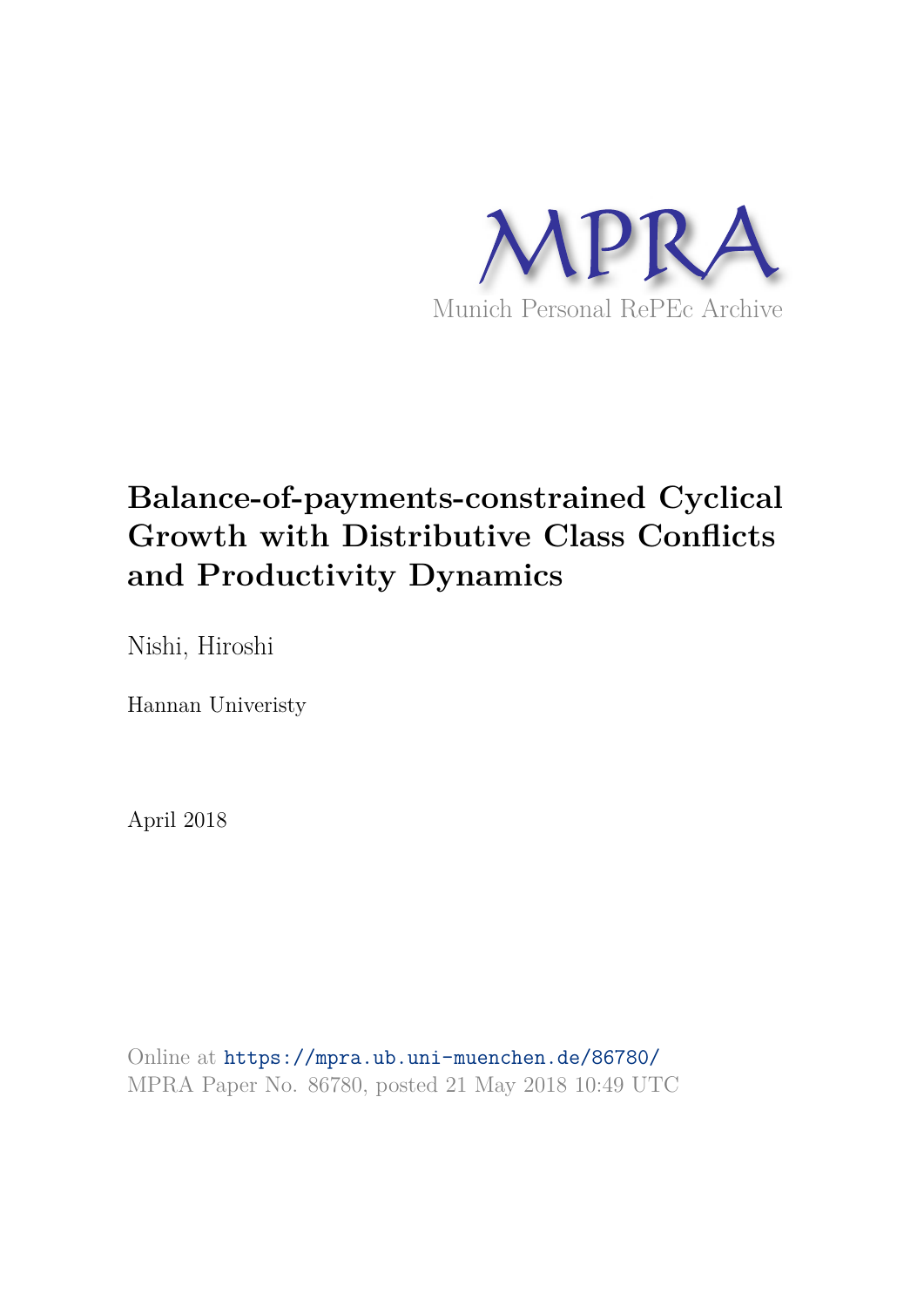# Balance-of-payments-constrained Cyclical Growth with Distributive Class Conflicts and Productivity Dynamics

Hiroshi NISHI<sup>∗</sup>

April 2018

#### **Abstract**

This study builds a dynamic balance-of-payments-constrained (BOPC) model that incorporates the endogenous determination of the economic growth rate, conflictive wage/price distribution, and employment rate. Following the Kaleckian–Marxian literature, wages and commodity prices are determined by the reserve army effect and employment is determined by the reserve army creation effect. The relative strength of these two effects generates different outcomes for the transitional dynamics and comparative statics analysis. In particular, the model shows stability, instability, and a cyclical nature, the latter of concurs with the evidence reported by previous empirical studies.

**Keywords:** Balance-of-payments-constrained model, Conflictive income distribution, Cyclical growth

**JEL Classification:** E12, F43, E24, E32

<sup>∗</sup>Professor, Faculty of Economics, Hannan University, 5-4-33, Amami Higashi, Matsubara-shi, Osaka 580-8502, Japan. E-mail: nishi@hannan-u.ac.jp. I am grateful to Karsten Köhler and Marwil J. Dávila-Fernández for their helpful comments. Any remaining errors are mine.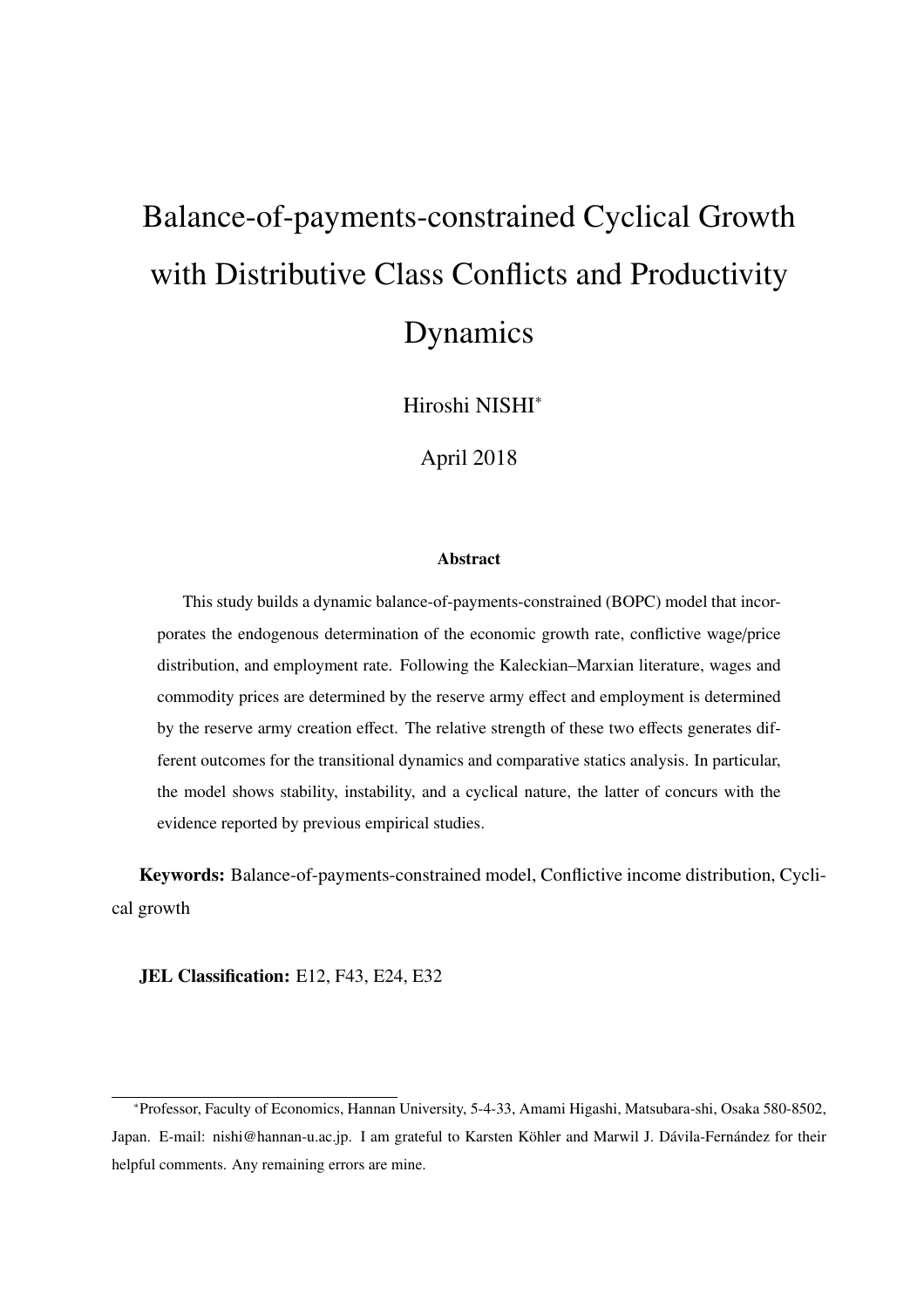## **1 Introduction**

This study presents a dynamic balance-of-payments-constrained (BOPC) growth model that has three differences from the conventional BOPC growth model, namely the dynamic determination of the (i) BOPC growth rate, (ii) conflictive wage/price distribution, and (iii) employment rate. The BOPC growth model is a growth theory in post-Keynesian economics. The model postulates that the balance-of-payments position of a country limits effective demand, to which supply can usually adapt. That is, BOPC growth serves as an upper bound on the actual growth rate. Numerous contributions have been made since the seminal work of Thirlwall (1979). Soukiazis and Cerqueira (2012) comprehensively summarize recent contributions on the history, theory, and empirical evidence of BOPC growth. Theoretical research covers many topics such as incorporating capital flows and interest payments (Thirlwall and Hussain (1982); Moreno-Brid (2003); Barbosa-Filho (2001); Alleyne and Francis (2008)), a multi-sectoral model with many tradable goods (Araujo and Lima (2007); Araujo (2013); Araujo et al. (2013)), and an integral approach to internal and external imbalances (Soukiazis et al. (2013-2014, 2014)).

However, as these studies have focused on the equilibrium path of the economy, the nature of transitional dynamics has thus far remained ambiguous. In addition, most models have formalized the BOPC growth model in terms of international trade. Consequently, they have overlooked the effects of the income distribution and employment on trade competitiveness. Indeed, although the causes and consequences of employment and income distribution dynamics are relevant research topics in post-Keynesian economics, their impacts on BOPC growth have not yet been examined.

In this vein, the present study addresses the following three points. First, most BOPC growth models analyse economic growth on the equilibrium path. Their analysis is thus limited to the steady-state path, and the transitional dynamics towards the long-run path are not investigated. In other words, existing models by nature exclude the situation when a gap between the growth rates of exports and imports exists. Given the trade imbalance in the real world, it is empirically unrealistic to suppose that this is the case. The BOPC growth model should theoretically investigate not only the on-path process but also the off-path process caused by balance-of-payments disequilibria, which motivates the current study to consider the transitional dynamics in the BOPC growth model. Such an extension reveals the potential instability involved in the standard BOPC growth model.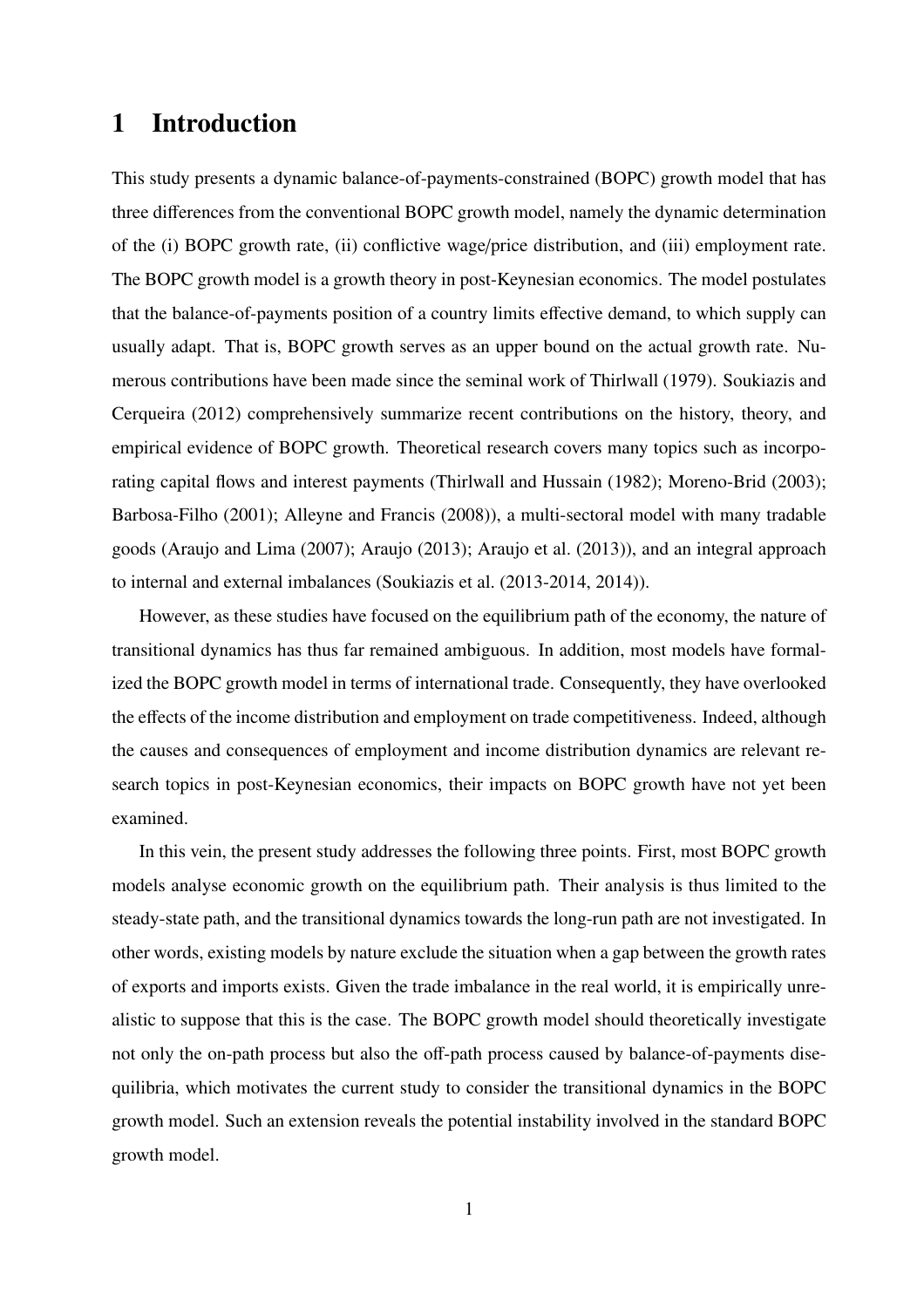Second, the BOPC growth model generally assumes away the effects of relative prices or the real exchange rate in deriving the long-run growth rate, and then derives Thirlwall's law. These effects are supposed to be neutral on economic growth, either because the price elasticities of exports and imports are assumed to be low or because the evolution of the exchange rate tends to follow purchasing power parity (PPP) in the long run. Consequently, the interrelationship between the determinants of relative prices and BOPC growth remains unexplored in the literature. The evolutions of nominal exchange and inflation follow different mechanisms. For example, inflation is, according to post-Keynesian economics, an outcome of the class conflict over the income distribution in the economy (Rowthorn (1977)). The change in the labour productivity growth rate also affects inflation. On the contrary, the evolution of the nominal exchange rate may be affected by other factors such as the interest rate difference and political interventions (Carlin and Soskice (2015)). As a result, the nominal exchange rate may not absorb countries' inflation at each point in time. Taking these factors into consideration, the current model analyses a case in which a price change has a strong effect on relative prices, which induces the dynamics of BOPC growth.<sup>1</sup>

Lastly, I introduce the endogenous determination of the labour productivity growth rate and employment rate. If labour productivity is constant over time, then labour demand growth is determined by the BOPC growth rate, which most BOPC growth models suppose implicitly. These dynamics run from the goods market to the labour market and there is no feedback from the latter to the former. This is an analytically insufficient setting in two senses. Firstly, if labour demand growth is insufficient to cover labour supply growth, the employment rate would be zero over time, which is unrealistic. By contrast, if labour supply growth is insufficient to cover labour demand growth, then the economic growth rate is eventually determined by the natural growth rate. Since the natural growth rate does not necessarily guarantee a balanced growth between exports and imports, an economy will perpetually have an imbalance of payments, which is un-

<sup>&</sup>lt;sup>1</sup>In fact, a body of the empirical literature advocates the importance of the effect of relative prices on BOPC growth. On the basis of their empirical study, Bagnai et al. (2012) insist that the assumption of a constant real exchange rate, routinely made in most studies, is inappropriate. Regarding the effect of relative prices, Soukiazis et al. (2014) show that relative prices affect Italian growth, revealing that models without such prices under-predict the actual growth rate. Soukiazis et al. (2013-2014) find that models with non-neutral relative prices predict the growth rate better than does Thirlwall's law, and thus relative prices are relevant in BOPC growth. Bahmani-Oskoee (1995) reveals that PPP fails to hold for developing countries.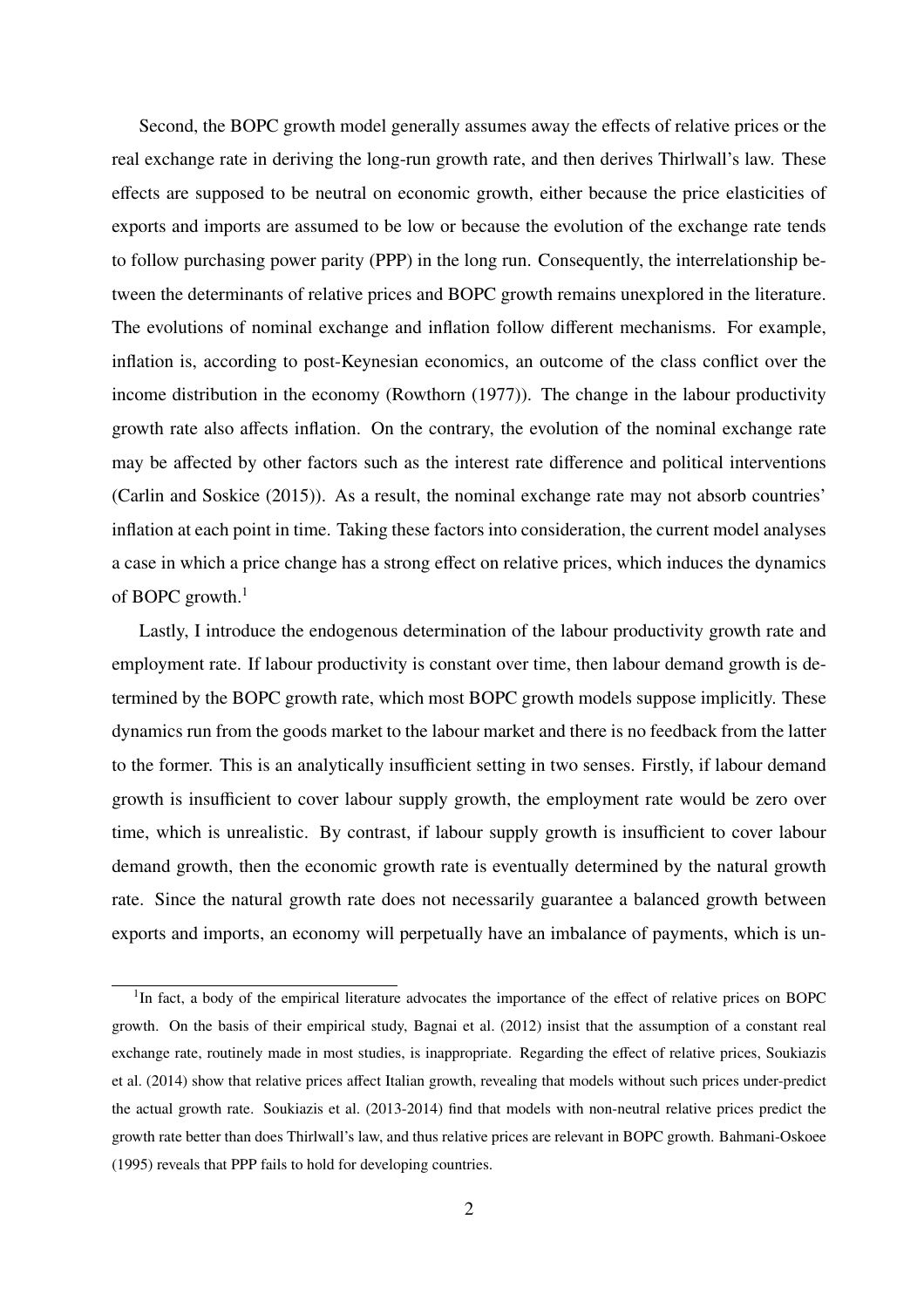sustainable. Secondly, labour productivity growth is a key determinant of price competitiveness in international trade as well as labour demand. Therefore, the effect of productivity growth dynamics should not be assumed away, especially when one supposes that the commodity produced in each country is a substitute and that the home country is in price competition with the foreign country.<sup>2</sup> For these reasons, by introducing the dynamic determination of labour productivity growth, the current study analyses its impact on the BOPC growth rate and employment rate.

Taking these three analytical pillars into consideration, the current study contributes to the body of knowledge by revealing the mechanisms of stable, unstable, and cyclical BOPC growth. In particular, it adds new insights to previous findings on cyclical BOPC growth. Garcimartin et al. (2016) capture the business cycle as the difference in the short-run growth rates and the growth rate determined by Thirlwall's law (i.e. business cycles are merely the gap between these two growth rates). However, the model used in this study is more dynamic than theirs in the sense that it illustrates how the BOPC growth rate perpetually and endogenously deviates from Thirlwall's law. The current study shares inspirations from Goodwin (1967), Kalecki (1971), Thirlwall (1979), and Dávila-Fernández and Libaino (2016). However, the BOPC growth rate in their models is always stable and constant at Thirlwall's law. The current study, by contrast, reveals that the BOPC growth rate may be cyclical or unstable. Moreover, I theoretically prove the existence of cyclical BOPC growth and numerically depict the cyclical configuration. Similar to Barbosa-Filho (2001) and Pugno (1998), the current study considers the dynamic adjustment of the BOPC growth rate according to the trade imbalance over time. It further introduces the conflictive wage/price distribution and dynamic adjustment of the employment rate, which differentiates my model from that of Barbosa-Filho (2001) and Pugno (1998). Finally, the current study sheds light on the potential instability hidden in the basic BOPC growth model when combined with distributional and labour market dynamics.<sup>3</sup>

<sup>&</sup>lt;sup>2</sup>This study exclusively focuses on the productivity effect on price competitiveness. The empirical evidence suggests that a change in labour productivity also has a favourable impact on non-price competition (Romero and MacCombie, 2017). However, this is beyond the scope of the current study.

<sup>&</sup>lt;sup>3</sup>Since the current model is similar to that of Pugno (1998) in that both construct a dynamic model including the income distribution and employment rate and generate cyclical behaviour in the BOPC growth model, it is better to elaborate on the difference in detail. His model contains autonomous demand, the export-import ratio, the real exchange rate, as well as labour demand and supply. Although he simulates his model and shows cyclical behaviour, the driving force behind these dynamics is unclear because of the inherent complexity. In addition, his proof of local stability is insufficient because it only explains a part (i.e. trace and determinant) of the Routh–Hurwitz stability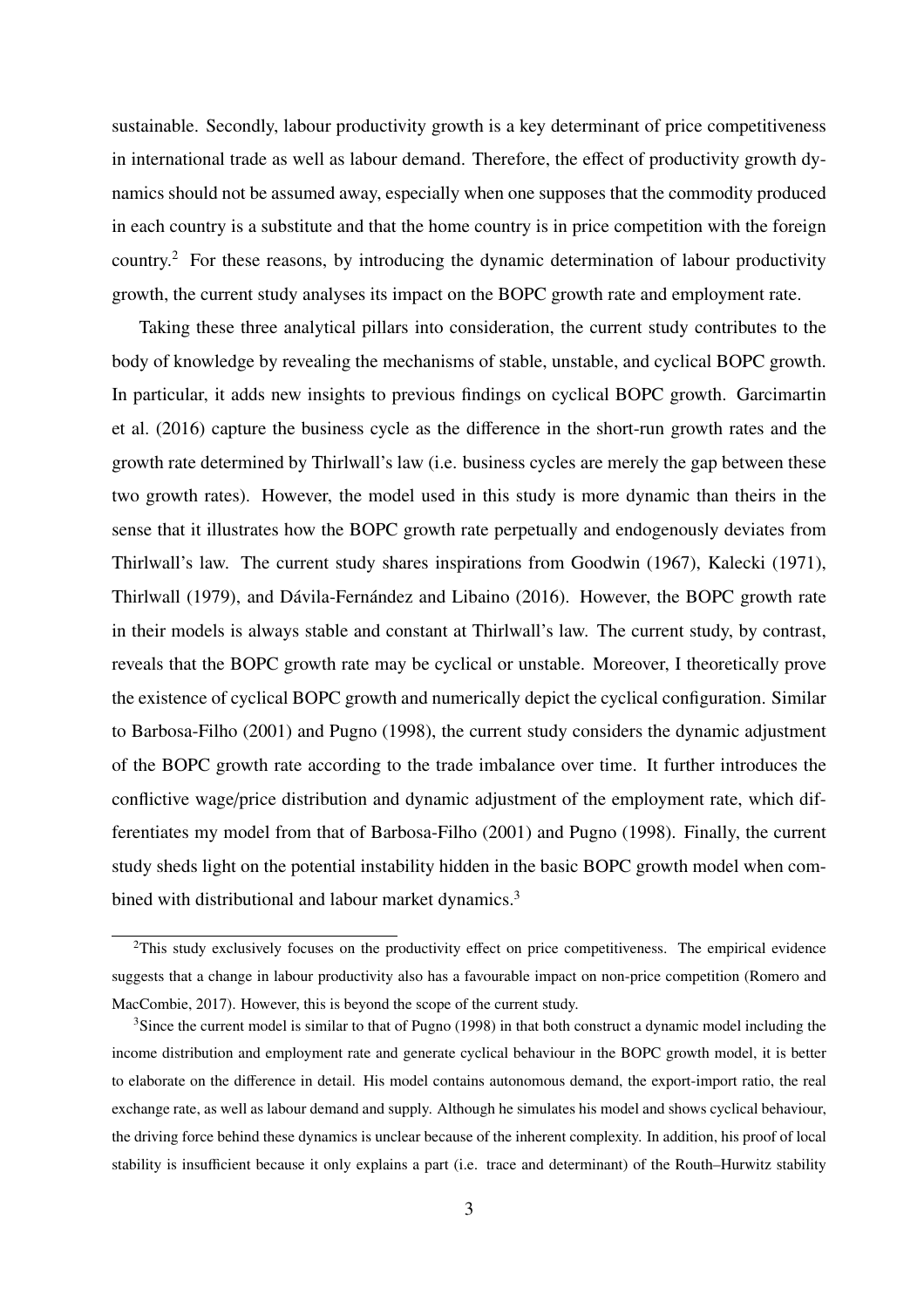The remainder of the paper is organized as follows. Section 2 sets up the BOPC growth model in which the BOPC growth rate, conflictive wage/price distribution, and employment rate are all endogenously determined. Section 3 investigates the dynamic properties of the model. Section 4 numerically confirms the cyclical nature of the model analysed in the previous section. Section 5 is a comparative statics analysis of some of the parameters. Finally, Section 6 concludes.

## **2 Model**

The main notations for the home country used in this study are as follows:  $Y_{Dt}$ : total output (total income),  $L_t$ : labour demand,  $K_t$ : capital stock,  $N_t$ : labour supply,  $q_t$ : labour productivity, *pt* : commodity price, w*<sup>t</sup>* : nominal wage rate, *e<sup>t</sup>* : nominal exchange rate between two countries, *X*<sub>t</sub>: export demand, *M*<sub>t</sub>: import demand,  $\sigma$ <sub>t</sub>: wage share,  $z$ <sub>t</sub>: employment rate. Variables with *t* refer to time changes over time, but I omit the subscript *t* for parsimony. These notations are employed to express the home country's variables unless stated otherwise. The same variables in the foreign country are expressed by adding the subscript  $F$  to the variable (e.g. the commodity price in the foreign country is  $p_F$ ).

This study considers the international trade of commodities between the home country and foreign country, focusing on the determinants of economic growth in the former. The firms in both countries produce the same commodity, but at different prices. The commodity produced in each country is a substitute and the home country is in price competition with the foreign country. When the commodity price of the home country is higher than that of the foreign country, its exports (imports) decrease (increase), and vice versa.

The firms in the home country operate with the following fixed coefficient production function using labour and capital:

$$
Y_D = \min(qL, u_n K),
$$

meaning they are producing at a normal rate of capacity utilization  $u_n$ . I assume that the normal rate of capacity utilization is constant over time. If labour and capital are efficiently used in the condition for higher-dimensional differential equations. If one defines a five-dimensional dynamic model, it is necessary to check the principle minor of the Jacobian matrix as well as the trace and determinant, which is not clear in his study. Instead of his model, I straightforwardly focus on the dynamics of the BOPC growth rate, the income distribution, and labour demand. As the model consists of three dimensions, it thus proves the local stability and these dynamics are explained based on Marxian and Kaleckian concepts.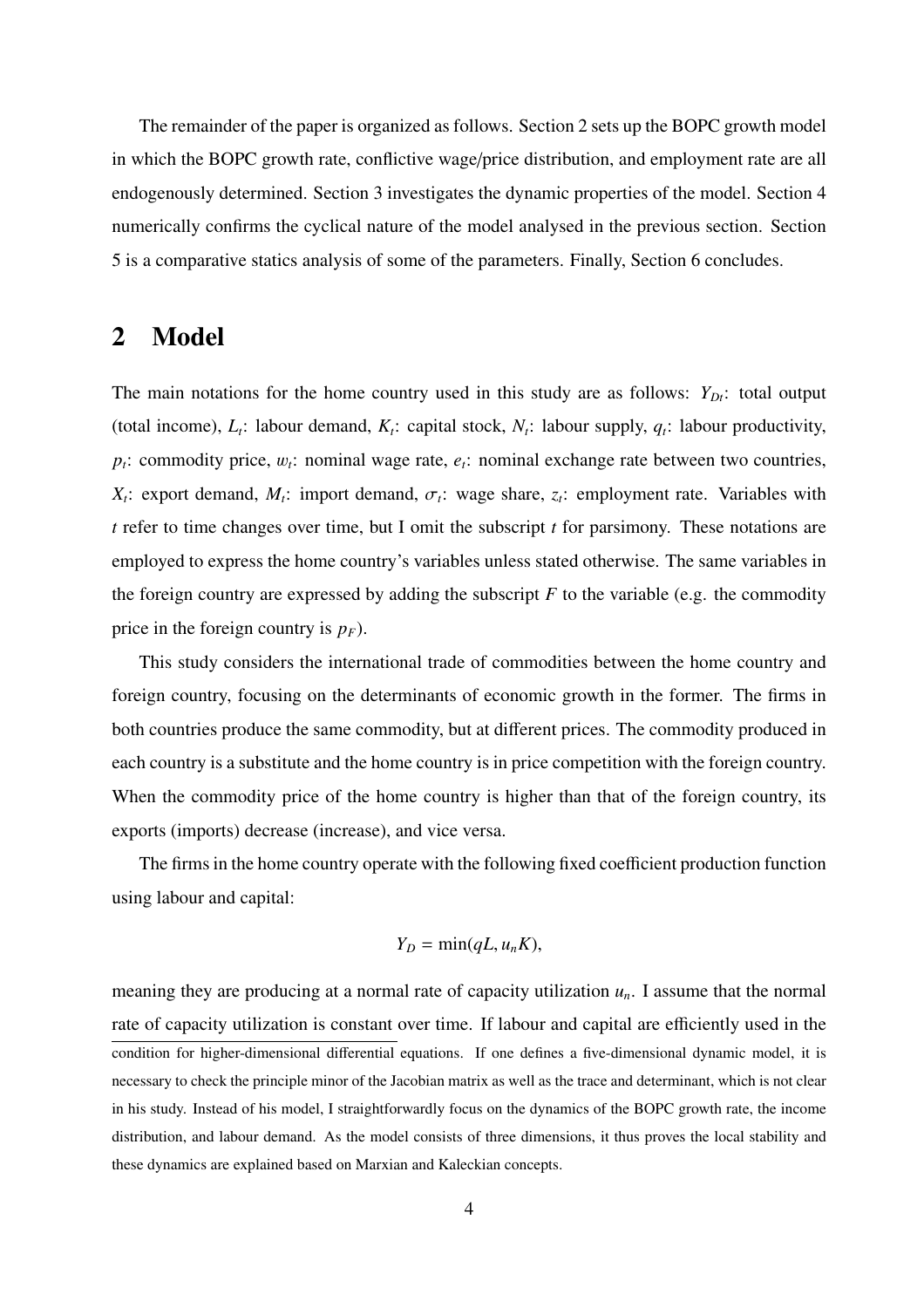home country, the output is produced by the following condition  $Y_D = u_n K = qL$ , of which the dynamic expression is

$$
\hat{Y}_D = \frac{\dot{u}_n}{u_n} + \frac{\dot{K}}{K} = \frac{\dot{q}}{q} + \frac{\dot{L}}{L},\tag{1}
$$

where the dot symbol means the derivative of the variable with regard to time (e.g.  $\dot{x} = dx/dt$ ) and the hat symbol means the growth rate of the variable (e.g.  $\hat{x} = \dot{x}/x$ ). Since the normal rate of capacity utilization is constant,  $\dot{u}_n/u_n = 0$ , and the growth rates of capital stock and actual output are the same. Capital accumulation is supposed to be accompanied by BOPC growth.

The export and import demand functions are formalized by using the following conventional BOPC growth model. The demand functions for each commodity are given by the Cobb–Douglas functional form. First, the export demand function for the commodity is given by

$$
X = \bar{X} \left(\frac{e p_F}{p}\right)^{\varepsilon_1} Y_F^{\eta_1},\tag{2}
$$

where  $\bar{X}$  is a constant term,  $\varepsilon_1 > 0$  is the elasticity of relative prices, and  $\eta_1 > 0$  is the income elasticity of demand for exports. This formalization means that if the real exchange rate depreciates (i.e. a rise in  $ep_F/p$ ), the export demand of the home country's commodity increases. Equation (2) also means that booms in the foreign country (i.e. a rise in  $Y_F$ ) induce higher export demand for the home country's commodity.

By taking the logarithms of equation (2) and differentiating with respect to time, the growth rate of exports is obtained as follows:

$$
\hat{X} = \varepsilon_1(\hat{e} + \hat{p}_F - \hat{p}) + \eta_1 \hat{Y}_F.
$$
\n(3)

This is the dynamic form of the export demand function.

Second, the import demand function for the foreign country's commodity is given by

$$
M = \bar{M} \left(\frac{ep_F}{p}\right)^{-\varepsilon_2} Y_D^{\eta_2},\tag{4}
$$

where  $\overline{M}$  is a constant term,  $\varepsilon_2 > 0$  is the elasticity of relative prices, and  $\eta_2 > 0$  is the income elasticity of demand for imports of the foreign commodity. When the real exchange rate depreciates, the import demand of the foreign country's commodity decreases. Equation (4) also means that an increase in the home country's income (i.e. a rise in  $Y_D$ ) induces higher import demand for the foreign country's commodity.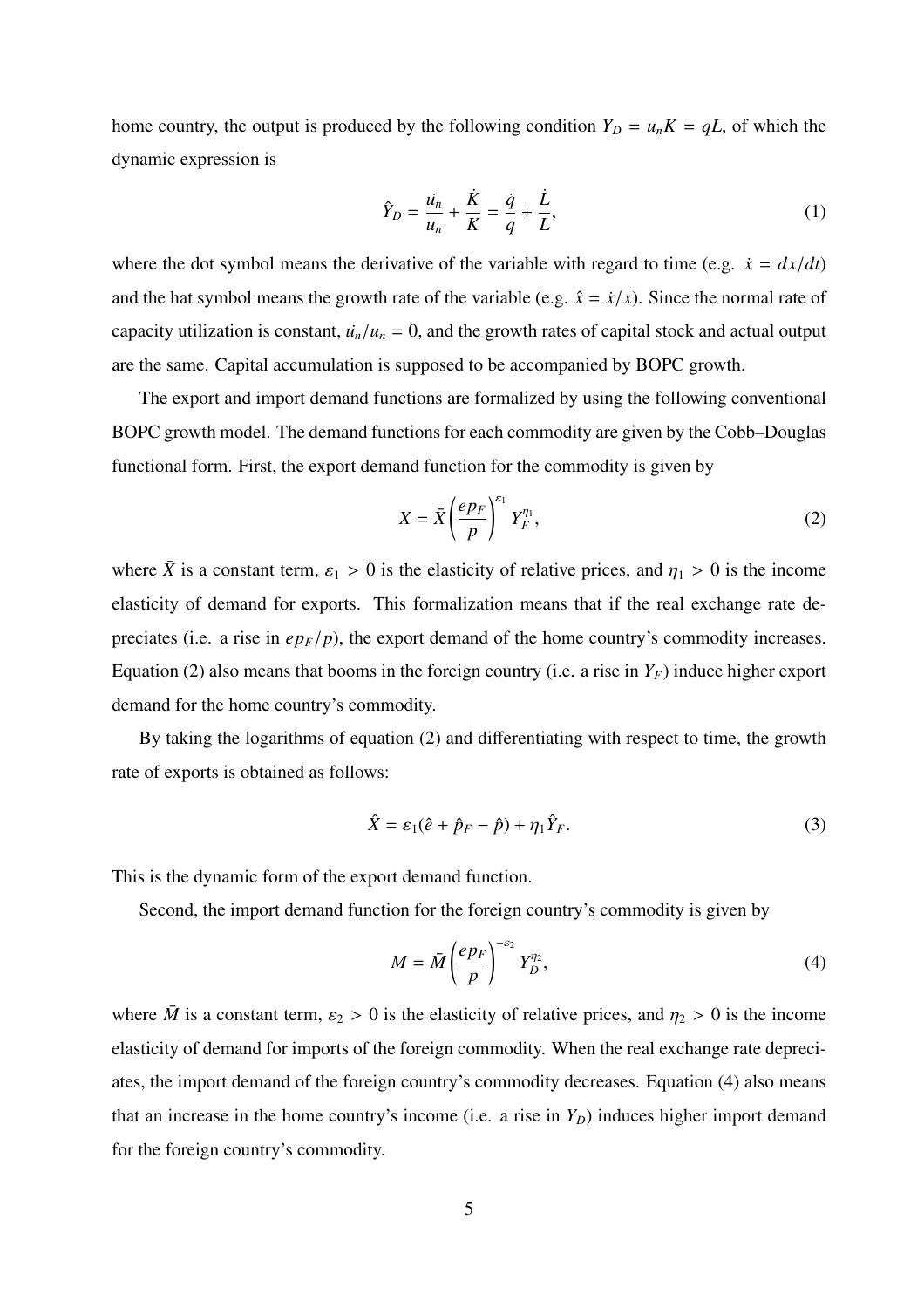The dynamic form of the import demand function is derived by following the same procedure as above. That yields

$$
\hat{M} = -\varepsilon_2 (\hat{e} + \hat{p}_F - \hat{p}) + \eta_2 \hat{Y}_D.
$$
\n(5)

Jointly with  $\varepsilon_1 > 0$  and  $\varepsilon_2 > 0$ , I assume that the Marshall–Lerner condition with respect to trade holds. That is,  $\varepsilon_1 + \varepsilon_2 > 1$ , and exchange rate depreciation (appreciation) improves (deteriorates) the trade balance.

The BOPC condition is measured in nominal terms at a macroeconomic level. If there is a trade balance at the aggregate level at a point in time, it is given by

$$
pX=p_{F}eM,
$$

where the left-hand side represents the total value of exports in the home country and the righthand side represents the total value of imports in the home country. As mentioned above, most BOPC growth models assume that trade is initially balanced, and this balance is also kept over time. This case is given as follows:

$$
\hat{p} + \hat{X} = \hat{p}_F + \hat{e} + \hat{M}.
$$

I now relax this assumption and introduce the case in which there are disequilibria of the balance of payments. These disequilibria are then dynamically adjusted by the change in the economic growth rate of the home country. That is, when nominal export demand grows faster (slower) than nominal import demand, the growth rate of the home country increases (decreases) to recover the balance of payments. Thus, the Keynesian quantitative adjustment rather than the neoclassical price adjustment is supposed to restore the balance of payments (Blecker (1998)). By using equations (3) and (5), an equation of motion for the growth rate of the home country is defined by

$$
\dot{\hat{Y}}_D = \phi(\hat{p} + \hat{X} - \hat{p}_F - \hat{e} - \hat{M})
$$
  
=  $\phi(\hat{p} + \varepsilon_F(\hat{e} + \hat{p}_F - \hat{p}) + \eta_1 \hat{Y}_F - \hat{p}_F - \hat{e} + \varepsilon_2(\hat{e} + \hat{p}_F - \hat{p}_i) - \eta_2 \hat{Y}_D),$  (6)

where  $\phi$  denotes the speed of adjustment of the growth rate of the home country regarding the disequilibria in the balance of payments.<sup>4</sup>

<sup>&</sup>lt;sup>4</sup>This study does not explicitly incorporate the role of capital flows. Some BOPC growth models introduce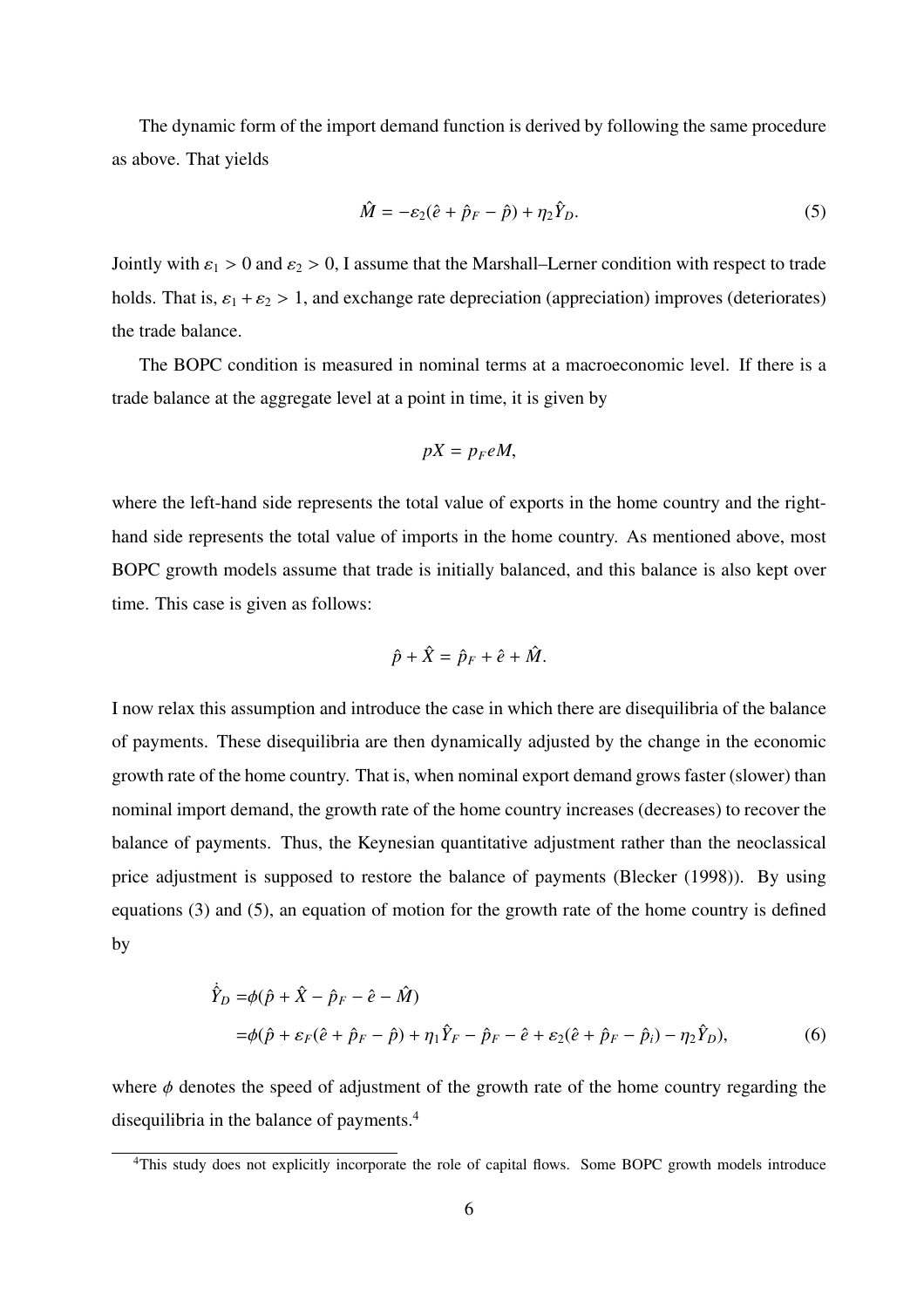When the trade balance is realized, the time rate of the change in exports and imports must be equal. Therefore,  $\dot{\hat{Y}}_D = 0$  is satisfied and I get

$$
\hat{Y}_D = \frac{\eta_1}{\eta_2} \hat{Y}_F - \frac{\epsilon}{\eta_2} (\hat{e} + \hat{p}_F - \hat{p}),\tag{7}
$$

where  $\epsilon \equiv 1 - \epsilon_1 - \epsilon_2$ . The sign of  $\epsilon$  is negative because the Marshall–Lerner condition  $\epsilon_1 + \epsilon_2 > 1$ has been imposed. The current study does not assume away the role of a change in relative prices and considers its direct and indirect impacts on the BOPC growth rate.

By introducing the rate of change in the commodity price, the current study emphasizes the dynamic chain of the conflictive wage/price distribution in the post-Keynesian literature (e.g. Rowthorn (1977); Sasaki (2013); Lavoie (2014)). When introducing these dynamics into the BOPC growth model, it is important that the real exchange rate does not evolve so that the balance of payments can be realized at an ideal level; however, this change is affected by the domestic distributive conflict. Thus, domestic conflicts (aspiration for target shares of the income distribution) may cause international conflicts (disequilibrium in the balance of payments) and vice versa.

The definition of the wage share is  $\sigma = w/(pq)$ , from which I obtain the dynamic expression of the wage share as follows:

$$
\dot{\sigma} = \sigma(\hat{w} - \hat{p} - \hat{q}).\tag{8}
$$

The conflictive wage/price distribution describes the dynamics of the money wage and price in the following manner. Firms set their price to close the gap between their target profit share and the actual profit share. If the actual profit share is lower than their target profit share, then firms attempt to raise the growth rate of prices to realize the target share. By using the wage share target, the dynamics of the price can be described as follows:

$$
\hat{p} = \beta(\sigma - \sigma_C),\tag{9}
$$

capital flows according to trade imbalances and relax the external constraint for an economy during a certain period (Thirlwall and Hussain (1982); Moreno-Brid (1998-99, 2003); Barbosa-Filho (2001)). However, the role of capital flows is still controversial since their incorporation into the model may make little difference to the predicted growth rates and export growth is important (Thirlwall (2012)). In addition, capital inflows can be only a temporary way of relaxing the BOPC model because they do not stimulate the export-led cumulative growth rate in the long run. After all, economies cannot depend on capital flows to finance trade imbalances permanently, and the adjustment in aggregate income eventually accommodates such imbalances. Hence, I analyse the basic BOPC growth model of export and import dynamics with an aggregate income adjustment.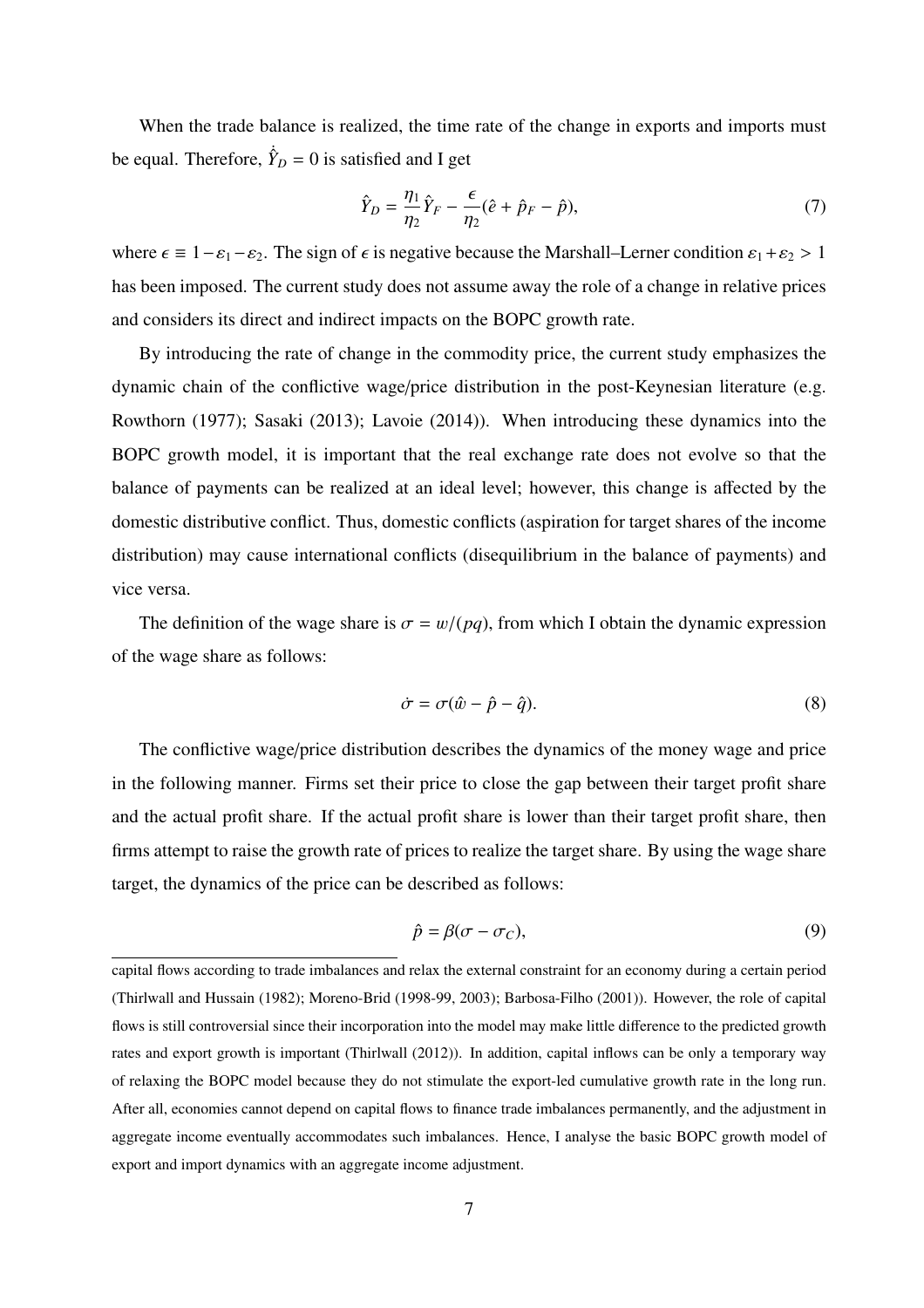where  $\sigma_c > 0$  is the target wage share set by firms, which I assume to be an exogenous variable for simplicity.

The growth rate of the money wage that workers negotiate depends on the gap between their target wage share and the actual wage share. If the actual wage share is lower than the target wage share, workers attempt to raise the growth rate of wages to meet the target share. That is,

$$
\hat{w} = (1 - \beta)(\sigma_W(z) - \sigma), \quad \sigma_W(z) > 0, \quad \sigma'_w(z) > 0,
$$
\n(10)

where  $\sigma_W(z)$  is the target wage share set by workers. I assume that  $\sigma_W(z^*) > \sigma_C$  for their target wage share because firms and workers normally demand a higher profit share and a higher wage, respectively. This is endogenously determined by the "reserve army effect." This effect reflects workers' demands in the bargaining process, which change depending on their position in the labour market. A high employment rate strengthens the position of workers to negotiate a higher target wage share. In equations (9) and (10),  $\beta$  and  $1 - \beta$  represent the relative bargaining power of workers and firms across the income distribution, respectively, which also concern the speed of the wage and price adjustment.<sup>5</sup>

The third state variable is the employment rate *z*. From the production function, I obtain  $z = Y_D/qN$ , where *N* denotes the exogenous labour supply growing at the exogenously given growth rate *n*. Hence, the change in the employment rate follows

$$
\dot{z} = z(\hat{Y}_D - g_q(z) - n), \quad g_q(z) > 0, \quad g'_q(z) > 0,
$$
\n(11)

where the reserve army creation effect  $g'$  $q'(z) > 0$  is introduced into the labour productivity growth dynamics. This effect stipulates that the growth rate of labour productivity depends positively on the employment rate. Bhaduri (2006), Dutt (2006), and Sasaki (2013) introduce this effect into their domestic models of growth and distribution, but I apply this effect to the BOPC growth model. It is reasonable to simultaneously introduce this effect with the reserve army effect into the current model for the following reason. The model focuses on the effect of relative price changes on international trade. The upward pressure on the target wage share is one of the determinants of the rise in the commodity price. As the labour market tightens via economic

<sup>&</sup>lt;sup>5</sup>Sasaki et al. (2013)'s Kaleckian model considers the degree of price competition in wage bargaining and price setting. Such a case may be appropriate to describe the corporatist economy in which labour and capital coorporate to some extent. The background of the current study differs from theirs by illustrating the case in which internal and external conflicts collude independently.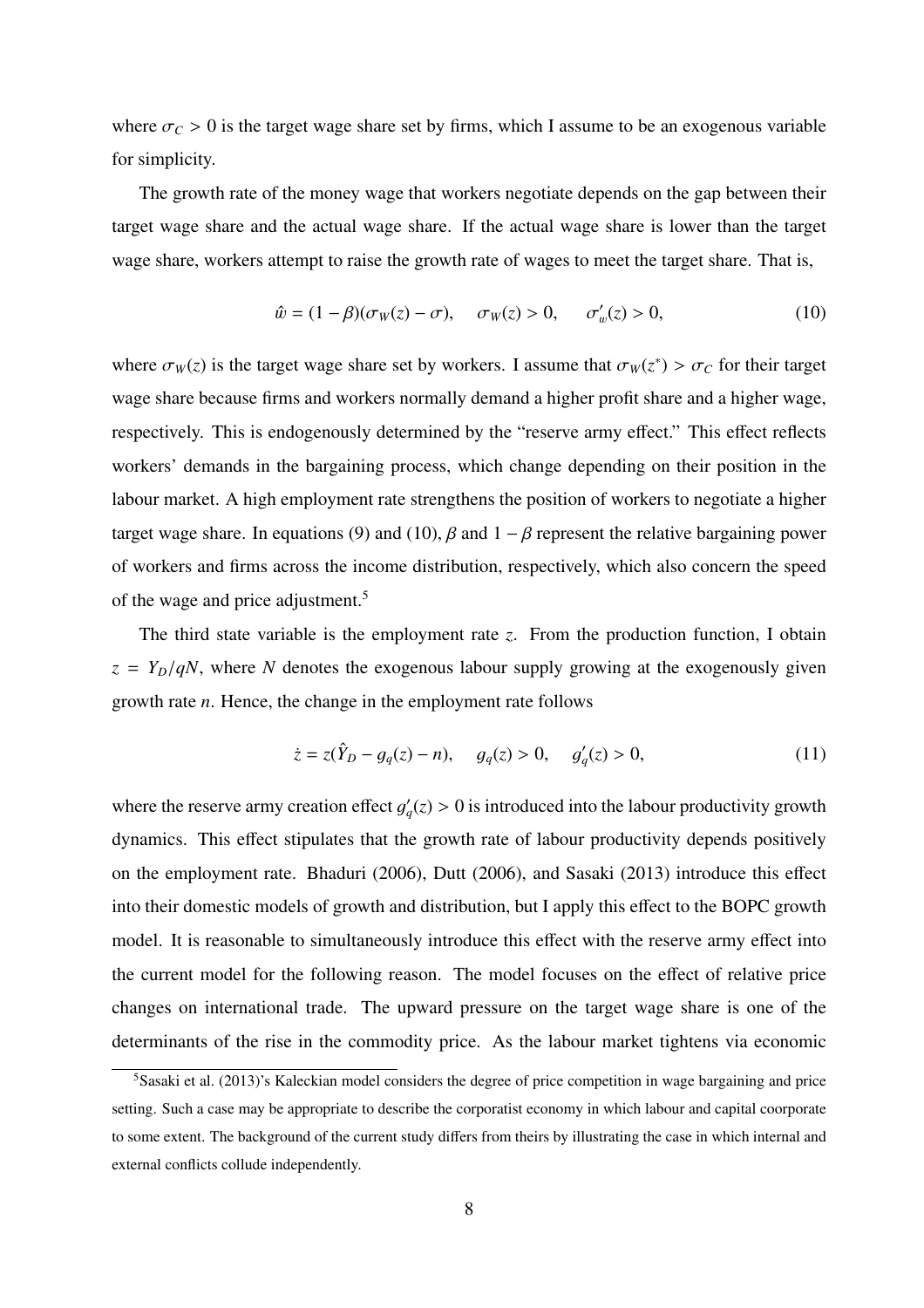growth, the bargaining power of workers increases because of the reserve army effect, which exerts upward pressure on the target wage share. Without productivity growth, this aspiration leads to a rise in the commodity price. The deterioration of price competitiveness consequently leads to a decrease in net export growth under the Marshall–Lerner condition. To avoid the deterioration of price competitiveness, firms try to introduce labour-saving technological progress to maintain competitiveness. Hence, simultaneously introducing both effects is legitimate in the current BOPC growth model with non-neutral price effects.

## **3 Analysis**

The dynamic system of the BOPC growth model consists of three differential equations. By substituting the price equation (9) into equation (6), I obtain the dynamics of the output growth rate  $\dot{Y}_D$ . By substituting the price equation (9), wage dynamics (10), and productivity growth equation (11) into equation (8), I obtain the dynamics of the wage share  $\dot{\sigma}$ . Finally, equation (11) defines the dynamics of the employment rate  $\dot{z}$ . Then, the system is summarized as follows:

$$
\dot{\hat{Y}}_D = \phi(\epsilon \beta(\sigma - \sigma_C) - \epsilon(\hat{e} + \hat{p}_F) + \eta_1 \hat{Y}_F - \eta_2 \hat{Y}_D),\tag{12}
$$

$$
\dot{\sigma} = \sigma((1 - \beta)\sigma_W(z) + \beta\sigma_C - g_q(z) - \sigma),\tag{13}
$$

$$
\dot{z} = z(\hat{Y}_D - g_q(z) - n). \tag{14}
$$

The steady state of the system occurs when  $\dot{Y}_D = \dot{\sigma} = \dot{z} = 0$  is reached. In the following analysis, it is assumed that there exist steady-state values such that  $\sigma^* \in (0, 1)$ ,  $z^* \in (0, 1)$ , and  $\hat{Y}_{D}^{*} > 0$ , where the asterisk represents the steady-state value. These values satisfy the following equations:

$$
\hat{Y}_D^* = \frac{\eta_1}{\eta_2} \hat{Y}_F + \frac{\epsilon}{\eta_2} \beta (\sigma^* - \sigma_C) - \frac{\epsilon}{\eta_2} (\hat{e} + \hat{p}_F),\tag{15}
$$

$$
\sigma^* = (1 - \beta)\sigma_W(z^*) + \beta\sigma_C - g_q(z^*),
$$
\n(16)

$$
\hat{Y}_D^* = g_q(z^*) + n. \tag{17}
$$

The standard BOPC growth model assumes PPP and a trade balance in the initial period as well as over time. If I also assume  $\hat{e} = \hat{p} - \hat{p}_F$ , then I obtain  $\hat{Y}_D^* = \frac{\eta_1}{n_2}$  $\eta_2$  $\hat{Y}_F$ . Hence, the above dynamic system is reduced to a two-dimensional system composed of the wage share and employment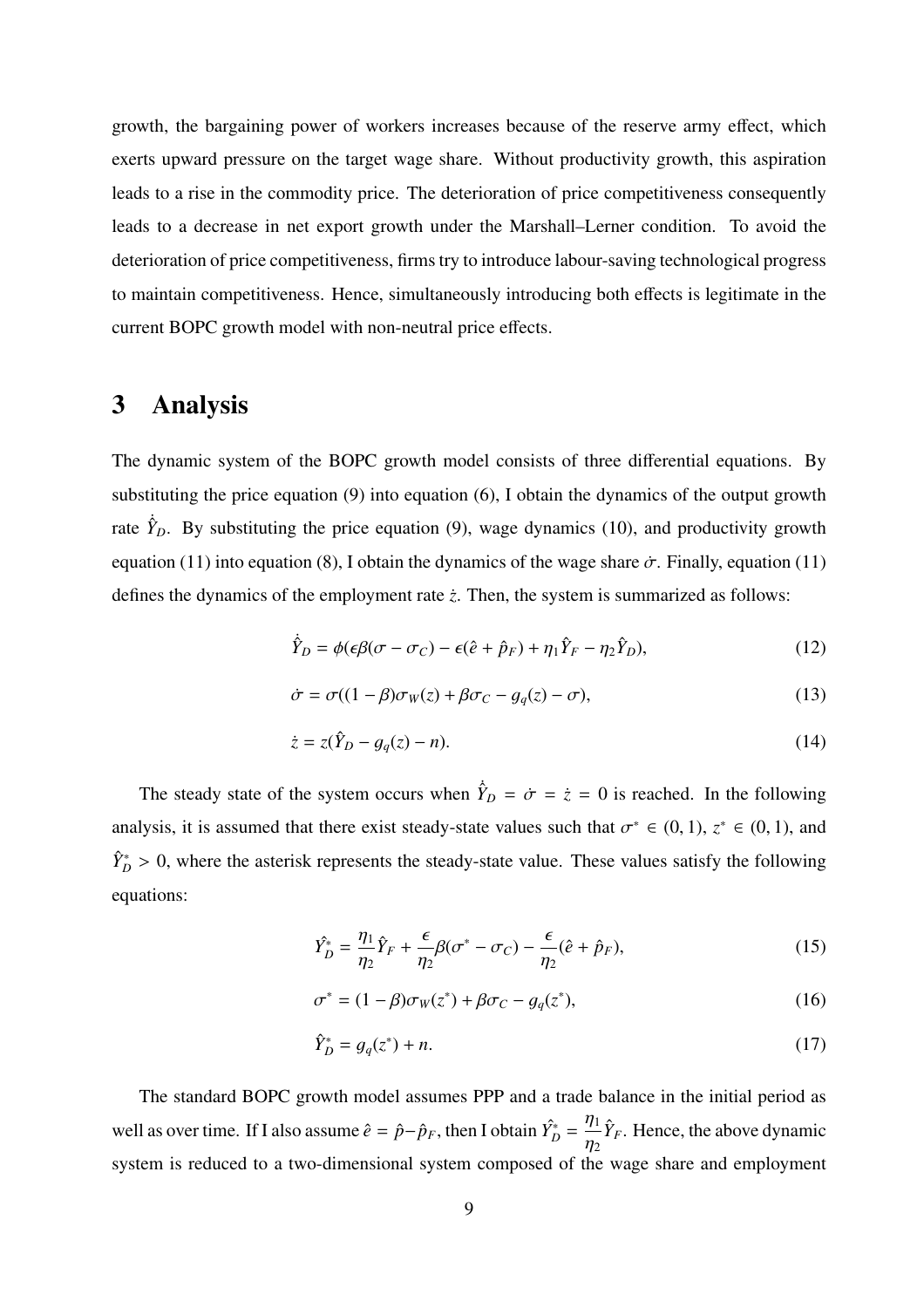rate. In this case, the BOPC growth rate follows Thirlwall's law, and the steady state of the two-dimensional subsystem is locally stable according to the Jacobian matrix defined below.

In the current model, however, when the Marshall–Lerner condition holds, the conflictive wage/price distribution effectively intervenes in the dynamics of the BOPC growth rate. Then, the growth rate feeds back to the dynamics of the employment rate (equation 14), which further causes a change in the productivity growth rate and target wage share from the reserve army effect and reserve army creation effect, respectively (equation 13). Accordingly, both the commodity price and the nominal wage dynamically evolve further, which again gives feedback to the BOPC growth rate through the wage share (equation 12). If the steady state is locally stable, the BOPC growth rate is equal to the natural growth rate (equation 17). Because the growth rate of labour productivity is endogenously determined in this three-dimensional model, the natural rate of growth is also endogenous, which Leon-Ledesma and Thirlwall (2002) empirically confirm.

To investigate the local asymptotic stability of the steady state, the system of differential equations (12), (13), and (14) is linearized around the steady state. The linearized system is given by

$$
\begin{pmatrix} \dot{\hat{Y}}_D \\ \dot{\sigma} \\ \dot{z} \end{pmatrix} = \begin{pmatrix} j_{11} & j_{12} & 0 \\ 0 & j_{22} & j_{23} \\ j_{31} & 0 & j_{33} \end{pmatrix} \begin{pmatrix} \hat{Y}_D - \hat{Y}_D^* \\ \sigma - \sigma^* \\ z - z^* \end{pmatrix},
$$

where *J* is the Jacobian matrix. The non-zero elements of the Jacobian matrix and their signs are given as follows:

$$
j_{11} \equiv \frac{\partial \dot{\hat{Y}}_D}{\partial \hat{Y}_D} = -\phi \eta_2 < 0,
$$
\n
$$
j_{12} \equiv \frac{\partial \dot{\hat{Y}}_D}{\partial \sigma} = \phi \epsilon \beta < 0,
$$
\n
$$
j_{22} \equiv \frac{\partial \dot{\sigma}}{\partial \sigma} = -\sigma^* < 0,
$$
\n
$$
j_{23} \equiv \frac{\partial \dot{\sigma}}{\partial z} = \sigma^* \Theta \ge 0,
$$
\n
$$
j_{31} \equiv \frac{\partial \dot{z}}{\partial \hat{Y}_D} = z^* > 0,
$$
\n
$$
j_{33} \equiv \frac{\partial \dot{z}}{\partial z} = -z^* g_q'(z^*) < 0,
$$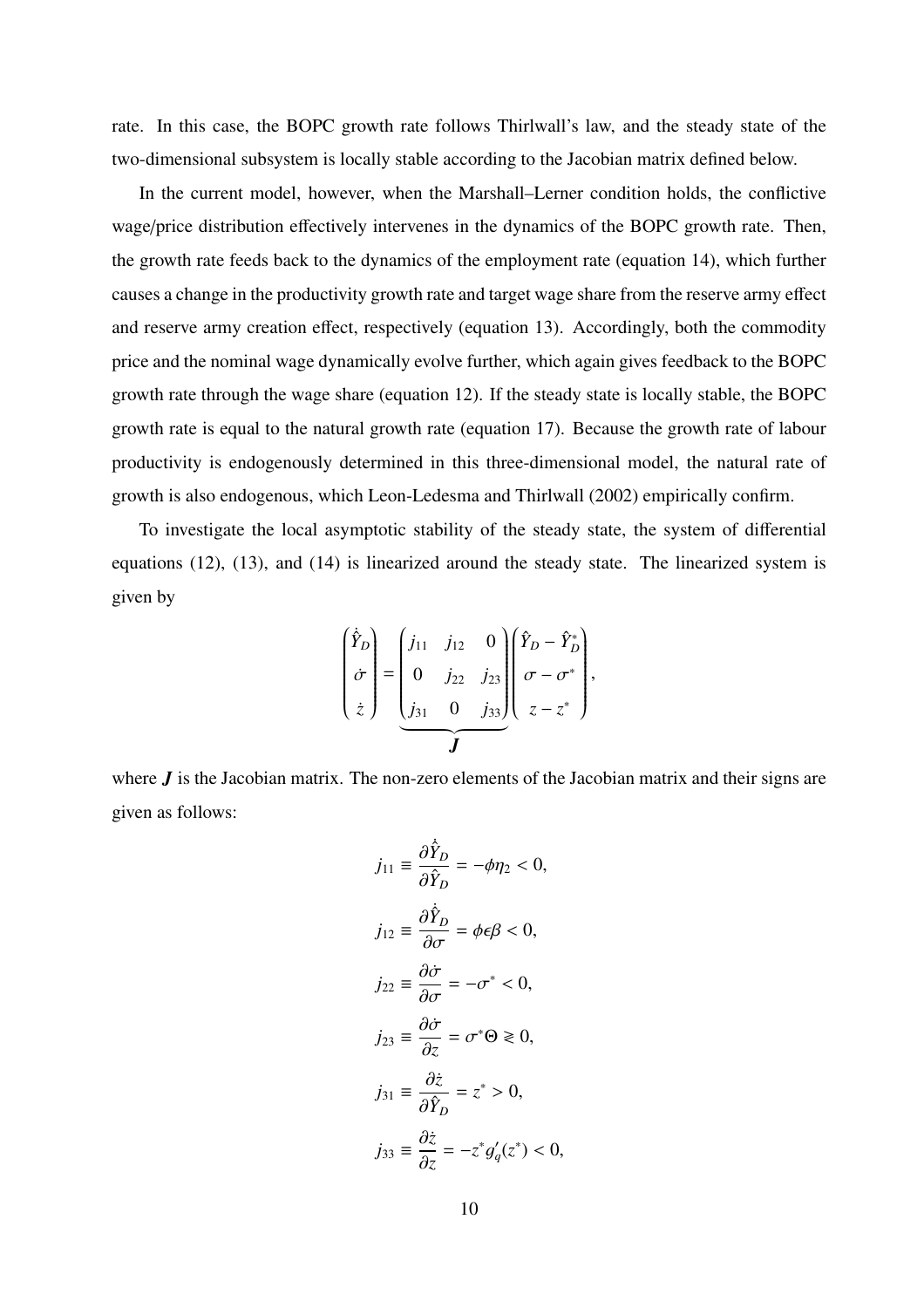where

$$
\Theta \equiv [(1 - \beta)\sigma_w'(z^*) - g_q'(z^*)] \geq 0.
$$

All the elements are evaluated at the steady-state values. Except for element *j*<sub>23</sub>, the signs of the elements are unambiguous. Regarding the non-zero elements, the BOPC growth rate  $(j_{11})$ , wage share  $(j_{22})$ , and employment rate  $(j_{33})$  all have self-stable dynamics. Further, a rise in the wage share lowers the BOPC growth rate  $(j_{12})$  by deteriorating price competitiveness, and the rise in the BOPC growth rate raises the employment rate  $(j_{31})$ .

The sign of  $j_{23}$  depends on two parts: the reserve army effect augmented by workers' bargaining power  $(1 - \beta)\sigma'_n$  $y_w'(z^*)$  and the reserve army creation effect  $g'_q$  $q'(z^*)$ . Depending on the relative strength of these two effects, the sign may be either positive or negative. The sign of  $j_{23}$  plays an important role for both the stability of the equilibrium and the comparative statics analysis below. I consider the dynamic properties of the model by examining the following two cases.

#### **3.1** A stronger reserve army creation effect (Case A)

Let us consider the case in which the reserve army creation effect  $g'$ *q* (*z*) works stronger than the reserve army effect augmented by workers' bargaining power  $(1 - \beta)\sigma'$  $v_w'(z^*)$ . In this case, I have  $\Theta$  < 0, and the sign of  $j_{23}$  is negative, meaning that a rise in the employment rate leads to an increase in the profit share owing to the strong impact of the reserve army creation effect on the labour productivity growth rate. Then, the following proposition is obtained.

**Proposition 1.** Suppose that the reserve army creation effect works stronger than the reserve *army e*ff*ect augmented by workers' bargaining power. If the Marshall–Lerner condition is satisfied and*  $\epsilon$  < 0, the steady state of the economy is locally stable when the income elasticity of *import demand*  $η<sub>2</sub>$  *is sufficiently large; however, it is locally unstable when the income elasticity of import demand*  $\eta_2$  *is sufficiently small.* 

*Proof.* See Appendix A.

In the BOPC growth literature,  $\eta_2$  represents the income elasticity of import demand, which is considered to reflect the non-price competitiveness of the foreign country's commodity. A rise in this value resulting from increasing the attractiveness of the imported goods, *ceteris paribus* lowers the BOPC growth rate of the home country. This is also true for the current model (see also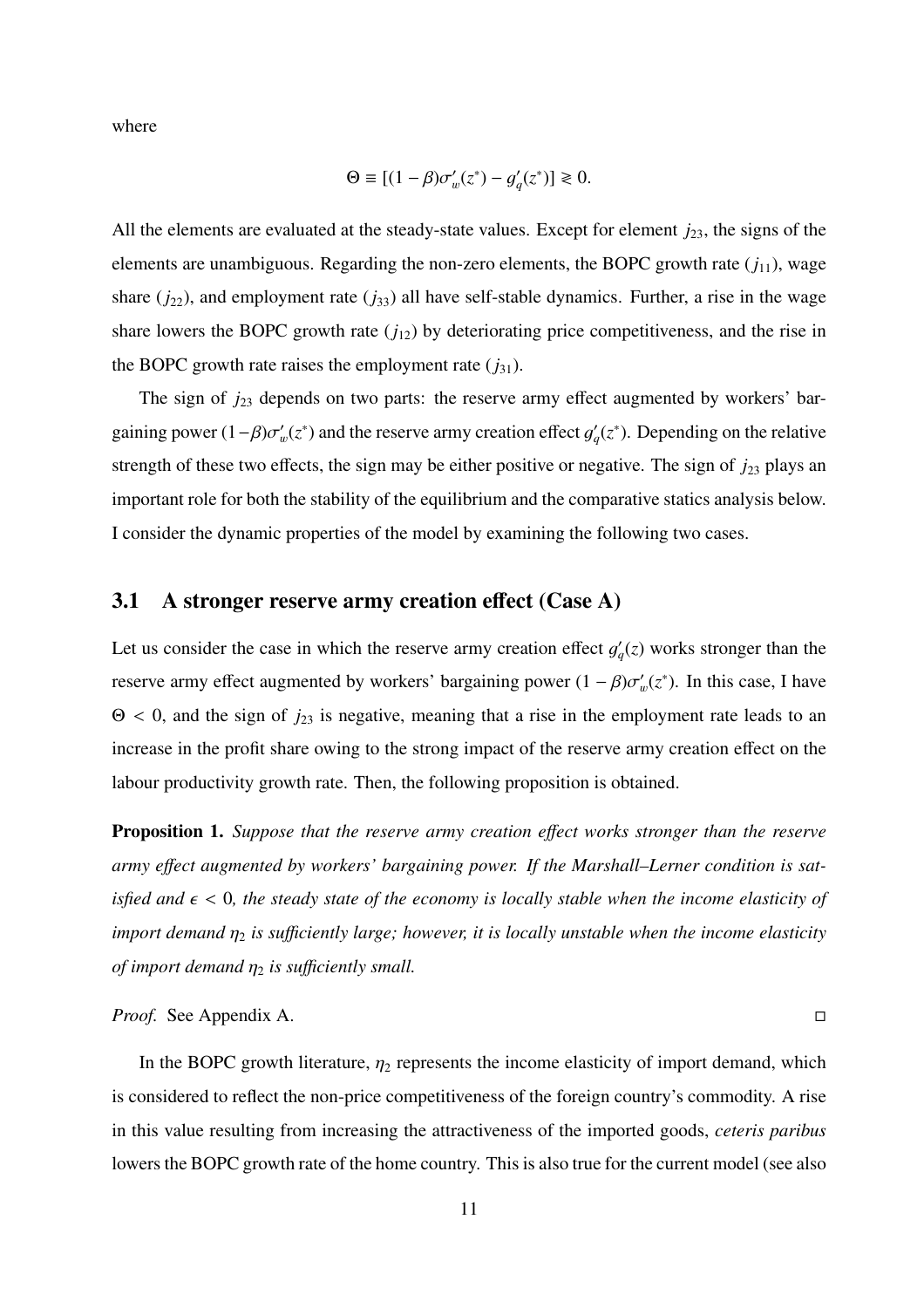the comparative statics analysis). However, Proposition 1 indicates that a higher income elasticity of import demand is required to establish stable BOPC growth when the wage share negatively changes to a rise in the employment rate. This result implies that regarding the income elasticity of import demand, a high BOPC growth rate and its stability may involve a trade-off.

#### **3.2 A stronger reserve army e**ff**ect (Case B)**

Case B is when the reserve army effect augmented by workers' bargaining power works stronger than the reserve army creation effect. Formally,  $\Theta > 0$  and the sign of  $j_{23}$  is positive. This means that a rise in the employment rate leads to a rise in the wage share. Hence, a rise in the employment rate leads to a rise in the wage share because of the strong impact of the reserve army effect on workers' target wage share. Then, I obtain the following proposition.

**Proposition 2.** *Suppose that the reserve army e*ff*ect augmented by workers' bargaining power works stronger than the reserve army creation e*ff*ect. If the Marshall–Lerner condition is satisfied and suppose that the income elasticity of import demand is small. Then, a limit cycle occurs when the speed of the adjustment of the goods market lies within a certain range.*

*Proof.* See Appendix A. □

The next section confirms the existence of cyclical BOPC growth by using a numerical study. For instance, a rise in the BOPC growth rate leads to a rise in the employment rate. When the reserve army effect works strongly, it induces a rise in the wage share and simultaneously deteriorates price competitiveness. Consequently, the BOPC growth rate decreases, also leading to a fall in employment. A fall in employment in turn induces a decline in the wage share because of the strong reserve army effect and weak reserve army creation effect, improving price competitiveness. Then, the BOPC growth rate increases again, leading to a rise in employment. Thus, a new cycle begins, and the economy converges to a cyclical path.

However, once the feedback effect in this process is cut off, the long-run equilibrium becomes stable. In this case, the following proposition is obtained.

**Proposition 3.** *If the Marshall–Lerner condition is not satisfied in the sense of*  $\epsilon = 0$  *or if the conflictive wage*/*price distribution has a neutral e*ff*ect on the commodity price from* Θ = 0*, the steady state of the economy is locally stable.*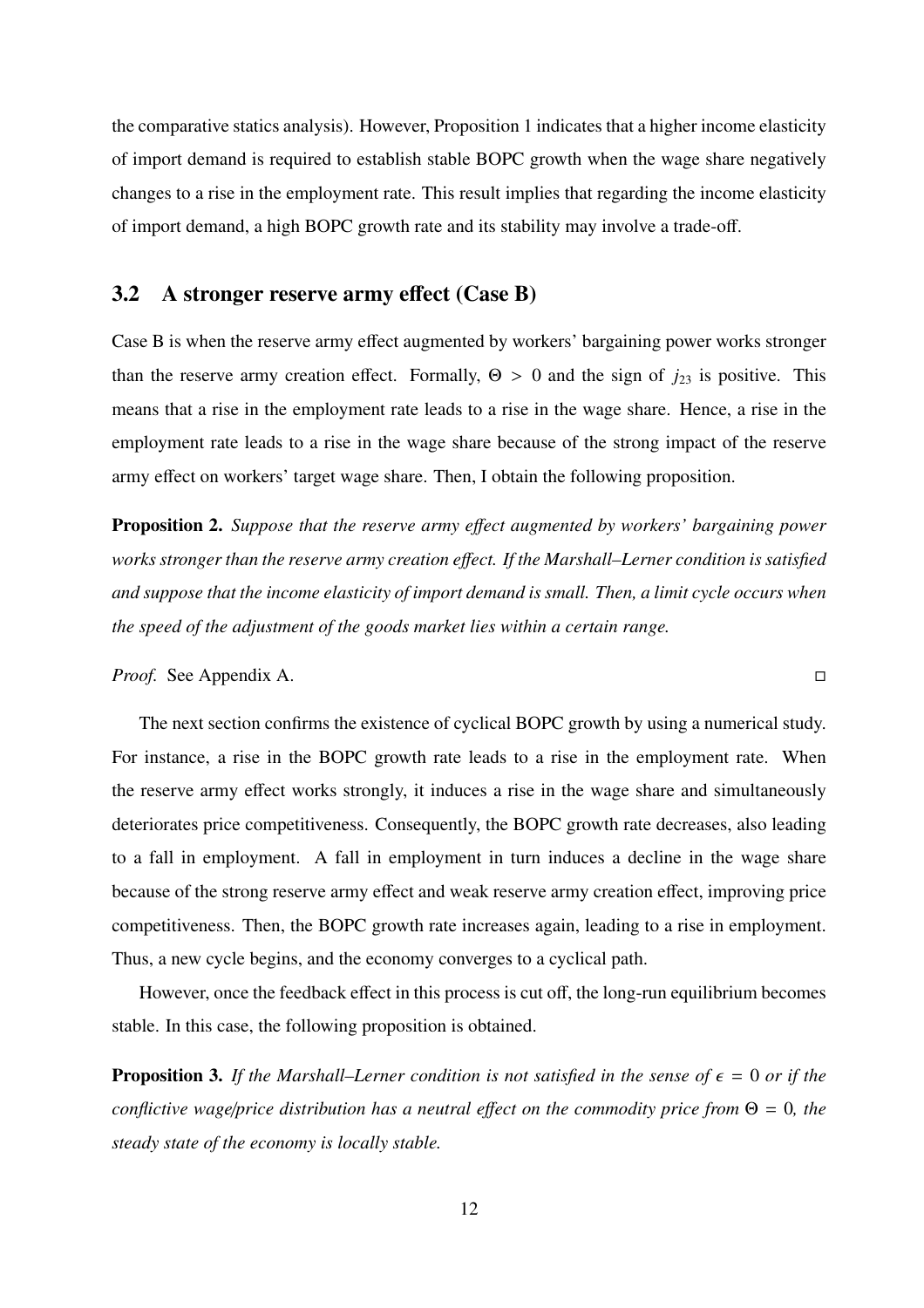Comparing Propositions 1–3, both a strong reserve army creation effect (Case A) and a strong reserve army effect (Case B) may have a destabilizing effect on the economy subject to balanceof-payments constraints. Proposition 1 implies that a strong reserve army creation effect is a cause of unstable dynamics when the income elasticity of import demand is low. Proposition 2 implies that a strong reserve army effect is a cause of perpetual fluctuation, combined with a certain adjustment speed of the growth rate. Only when both effects are offset or the effect of the exchange rate is neutral is the steady state necessarily stable (Proposition 3).

### **4 Numerical Study**

This section employs numerical simulations and shows that the Hopf bifurcation exists when a strong reserve army effect is working (Case B). The qualitative approach used here aims to show how the BOPC growth model behaves cyclically, which Proposition 2 declares. The basic parameters are set as follows:

$$
\eta_1 = 0.775, \ \eta_2 = 0.018, \ \epsilon_1 = 0.775, \ \epsilon_2 = 0.700, \ \hat{p}_f = 0.0015, \ \hat{e} = 0.0015, \ \hat{Y}_F = 0.035,
$$
  

$$
\beta = 0.425, \ \sigma_C = 0.500, \ \delta = 0.575, \ \gamma = 0.950, \ \ q_0 = 0.1000, \ \theta = 1.000, \ \ n = 0.015.
$$

By using these parameters, the function of workers' target profit share is defined as  $\sigma_w(z) = \delta z^{\theta}$ and that of the productivity growth rate is  $g_q(z) = q_0 z^{\gamma}$ . In this numerical example, the parameters are set so that the reserve army effect augmented by workers' bargaining power works stronger than the reserve army creation effect. In addition, the Marshall–Lerner condition is satisfied, and the income elasticity of import demand is small. These ensure the preconditions for Proposition 2. To solve the differential equation systems, the initial conditions for the BOPC growth rate, wage share, and employment rate are  $\hat{Y}_D(0) = 0.05$ ,  $\sigma(0) = 0.695$ , and  $z(0) = 0.75$ , respectively.

By using these parameters, the steady-state values of the endogenous variables are  $\hat{Y}_{D}^{*}$  = 0.079475,  $\sigma^* = 0.658203$ , and  $z^* = 0.630027$ . In addition, there exist two Hopf bifurcation points regarding the speed of the adjustment of the BOPC growth rate, which are  $\phi_1 = 4.82401$ and  $\phi_2 = 25.7941$ . By using  $\phi_1$ , the following figures present the dynamic behaviour of the main variables.

Figure 1 presents the oscillation of the BOPC growth rate, wage share, and employment rate. It shows that when an economy is trapped in this cycle, it never attains the economic growth rate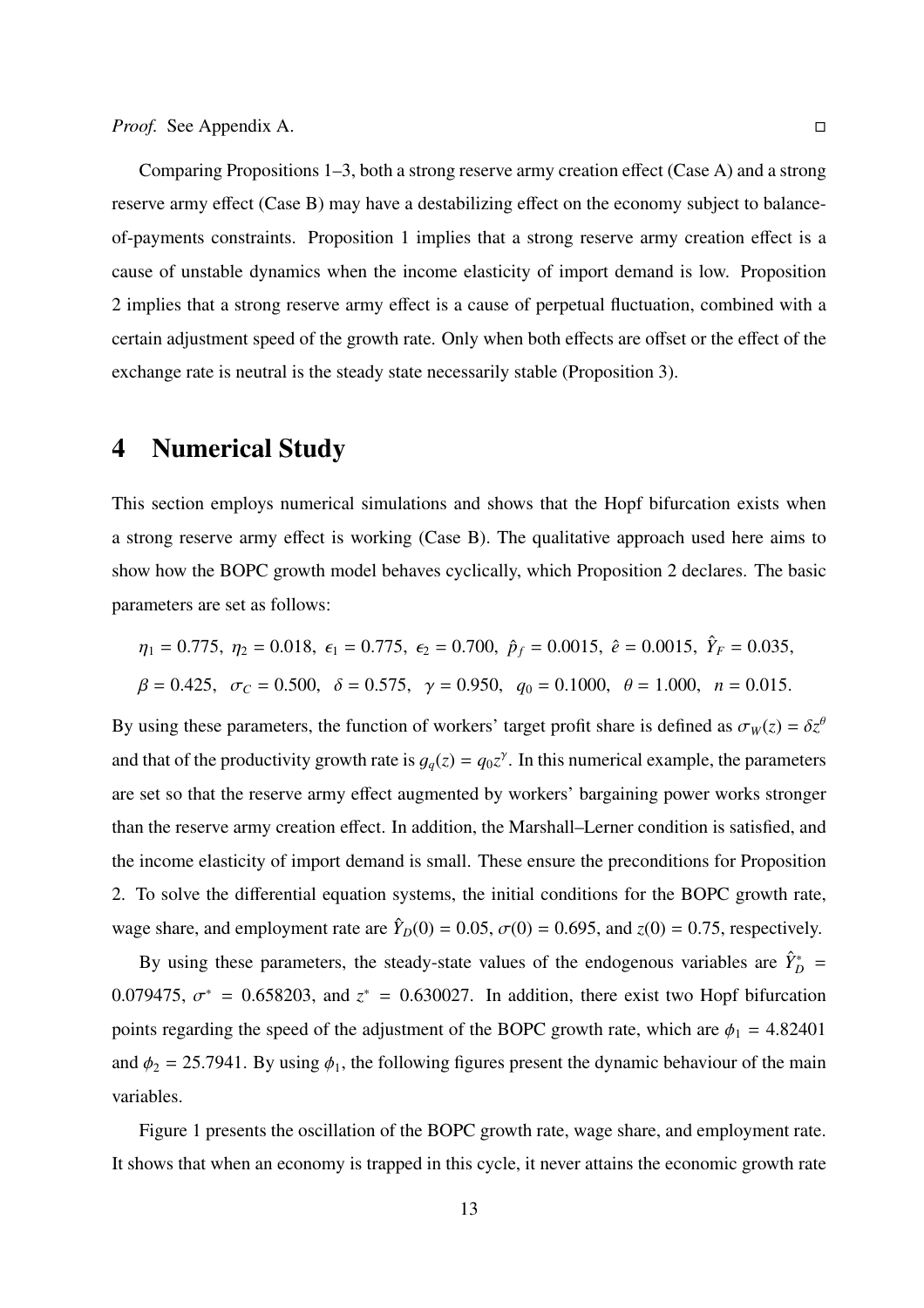

*Note*: The red dotted line represents the BOPC growth rate, green solid line represents the wage share, and black dashed line represents the employment rate.

Figure 1: Cyclical behaviour of the BOPC growth rate, wage share, and employment rate

that realizes the balance of payments. The BOPC growth rate reaches its peak (bottom) earlier than the employment rate in this cycle, meaning employment is led by effective demand. On the contrary, the BOPC growth rate moves in an opposite manner to the wage share, meaning that an increase in the wage share deteriorates the price competitiveness of a country and consequently restrains the BOPC growth rate.



Figure 2: Anticlockwise cycles in the  $(\hat{Y}_D, \sigma)$ -plane in Case B

Figures 2, 3, and 4 decompose the time series of the main variables into two dimensions. Figure 2 projects the dynamics of the BOPC growth rate and wage share on the  $(\hat{Y}_D, \sigma)$ -plane, showing that the behaviour of the wage share and BOPC growth rate moves anticlockwise. Figure 3 presents the dynamics of the BOPC growth rate and employment rate on the  $(e, \hat{Y}_D)$ -plane. The behaviour of the employment rate and BOPC growth rate moves clockwise. This figure also confirms that the variation in the BOPC growth rate plays a leading role in determining the employment rate in the Keynesian fashion. Finally, Figure 4 projects the anticlockwise dynamics of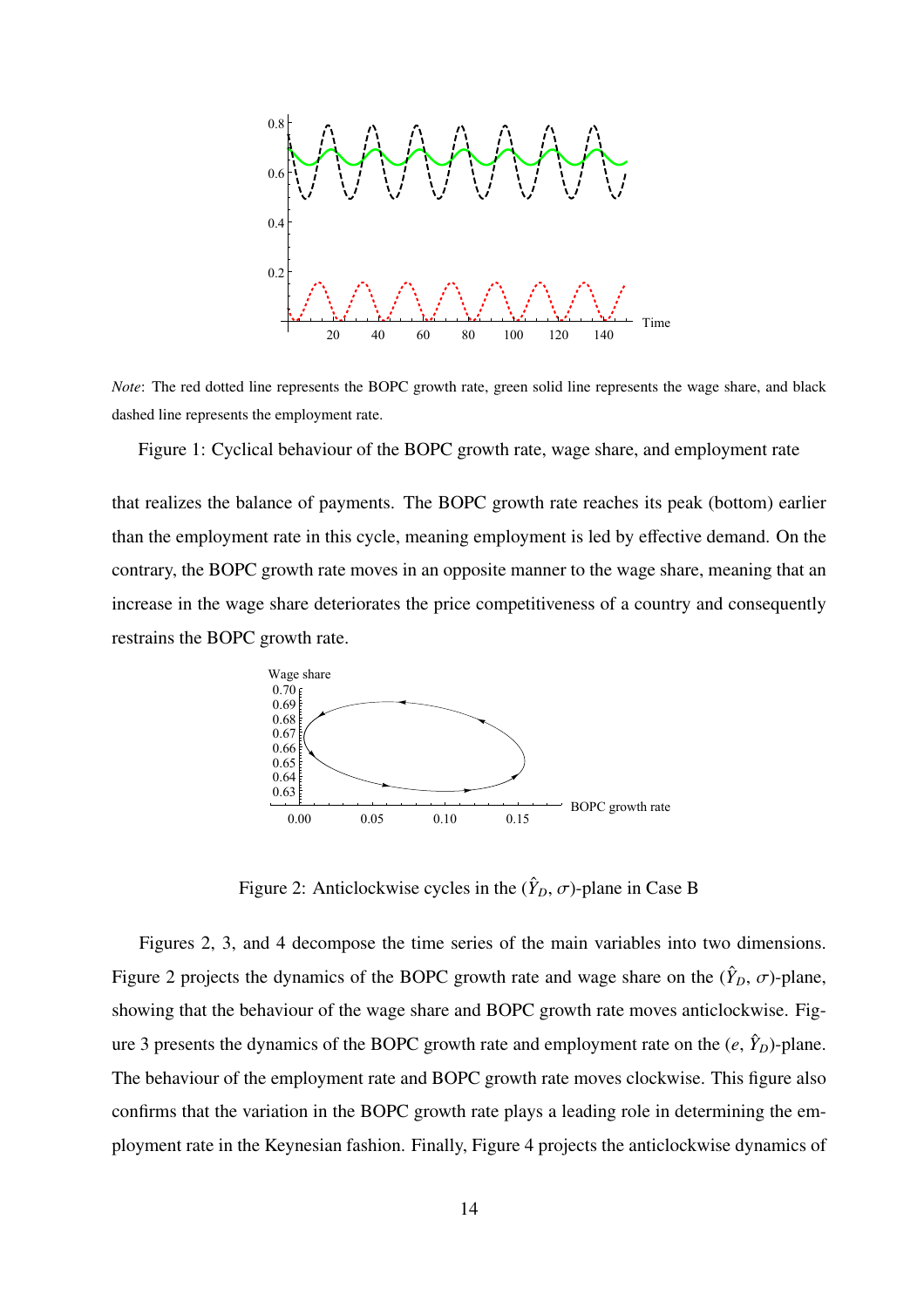

Figure 3: Clockwise cycles in the  $(e, \hat{Y}_D)$ -plane in Case B



Figure 4: Anticlockwise cycles in the (*e*, σ)-plane in Case B

the employment rate and wage share, which are similar to those of Goodwin (1967). Zipperer and Skott (2011) and Barbosa-Filho and Taylor (2006) report regular anticlockwise cycles involving output (i.e. the capacity utilization rate) and the wage share in the US economy based on the Goodwin-based model of the domestic economy. However, as Figures 2 and 4 show, if the strong reserve army effect is combined with the BOPC model, anticlockwise cycles between the growth rate and wage share can be reproduced as well. Therefore, the observed cycles can be a form of what Stockhammer and Michell (2016) call the pseudo-Goodwin cycle, namely anticlockwise movements in the output–wage share space that are not completely due to the Goodwin mechanism. The BOPC growth mechanism also generates similar cyclical growth.

## **5 Comparative Statics Analysis**

This section investigates the effects of a shift in the parameters on the BOPC growth rate, wage share, and employment rate for the stable case. Table 1 summarizes the results of the comparative statics analysis in Cases A (stronger reserve army creation effect) and B (stronger reserve army effect). The + sign indicates that the corresponding variable increases with a rise in the parameter, while the − sign indicates that the corresponding variable decreases with it. Appendix B provides the mathematical explanations.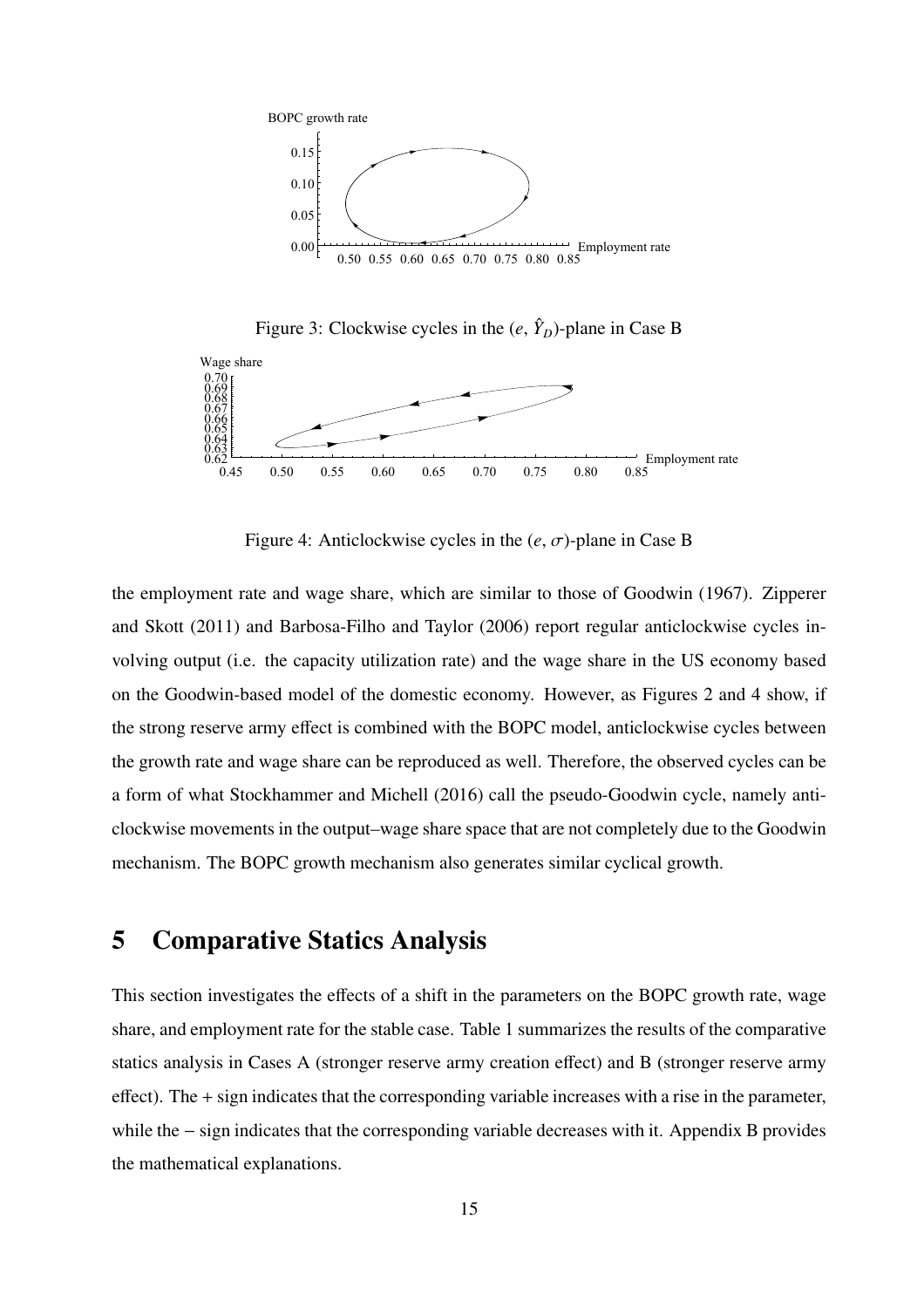|               | Case A |       |       |  |     |                                                                                           |        | Case B |        |  |        |       |  |  |
|---------------|--------|-------|-------|--|-----|-------------------------------------------------------------------------------------------|--------|--------|--------|--|--------|-------|--|--|
|               |        |       |       |  |     | $\hat{Y}_F$ $\eta_1$ $\eta_2$ ê n $\sigma_W$ $\hat{Y}_F$ $\eta_1$ $\eta_2$ ê n $\sigma_W$ |        |        |        |  |        |       |  |  |
| $\hat{Y}_D^*$ | $+$    | $\pm$ |       |  |     |                                                                                           | $+$    |        | $^{+}$ |  | $^{+}$ | $\pm$ |  |  |
| $\sigma^*$    |        |       | $\pm$ |  | $+$ | $+$                                                                                       | $^{+}$ |        | $+$    |  |        |       |  |  |
| $z^*$         | $+$    |       |       |  |     |                                                                                           | $^{+}$ |        | $+$    |  |        |       |  |  |

Table 1: Results of comparative statics analysis

As in Thirlwall's law, the BOPC growth rate  $\hat{Y}_{D}^{*}$  is positively led by a rise in the growth rate of the foreign country  $\hat{Y}_F$  and a rise in the income elasticity of export demand  $\eta_1$ , whereas it is restrained by a rise in the income elasticity of import demand  $\eta_2$ . An acceleration in the depreciation rate of currency  $\hat{e}$  also has a positive impact on the BOPC growth rate. The impact of these parameters on the employment rate is the same as the one for the BOPC growth rate. This result explicitly shows that the employment rate is demand-led in the BOPC growth model. These results hold in both Cases A and B.

The steady-state value of the wage share  $\sigma^*$  is negatively related to  $\hat{Y}_F$ ,  $\eta_1$ , and  $\hat{e}$ , but positively related to  $\eta_2$  in Case A. By contrast, it is positively related to  $\hat{Y}_F$  and  $\eta_1$ , but  $\hat{e}$  is negatively related to  $\eta_2$  in Case B. When the BOPC growth rate positively diverges from the initial steady state, it increases the employment rate. This rise in the employment rate then stimulates the target wage share of workers through the reserve army effect as well as stimulates the labour productivity growth rate through the reserve army creation effect. If the latter is stronger than the former (Case A), the wage share decreases; by contrast, if the former is stronger than the latter (Case B), the wage share increases.

By introducing labour supply growth and the target wage share of workers into the current BOPC growth model, the current model can evaluate these impacts. In Case A, when the employment rate falls short of the initial steady-state value by a rise in the labour supply growth rate *n*, it strongly limits the productivity growth rate. Then, the actual wage share begins to rise and the commodity price also rises, which deteriorates the price competitiveness of the home country. Consequently, the BOPC growth rate and employment rate fall. In Case B, the same initial shock reduces the employment rate, which in turn strongly restrains the target wage share of workers. Accordingly, the actual wage share begins to fall, while the commodity price also falls. As a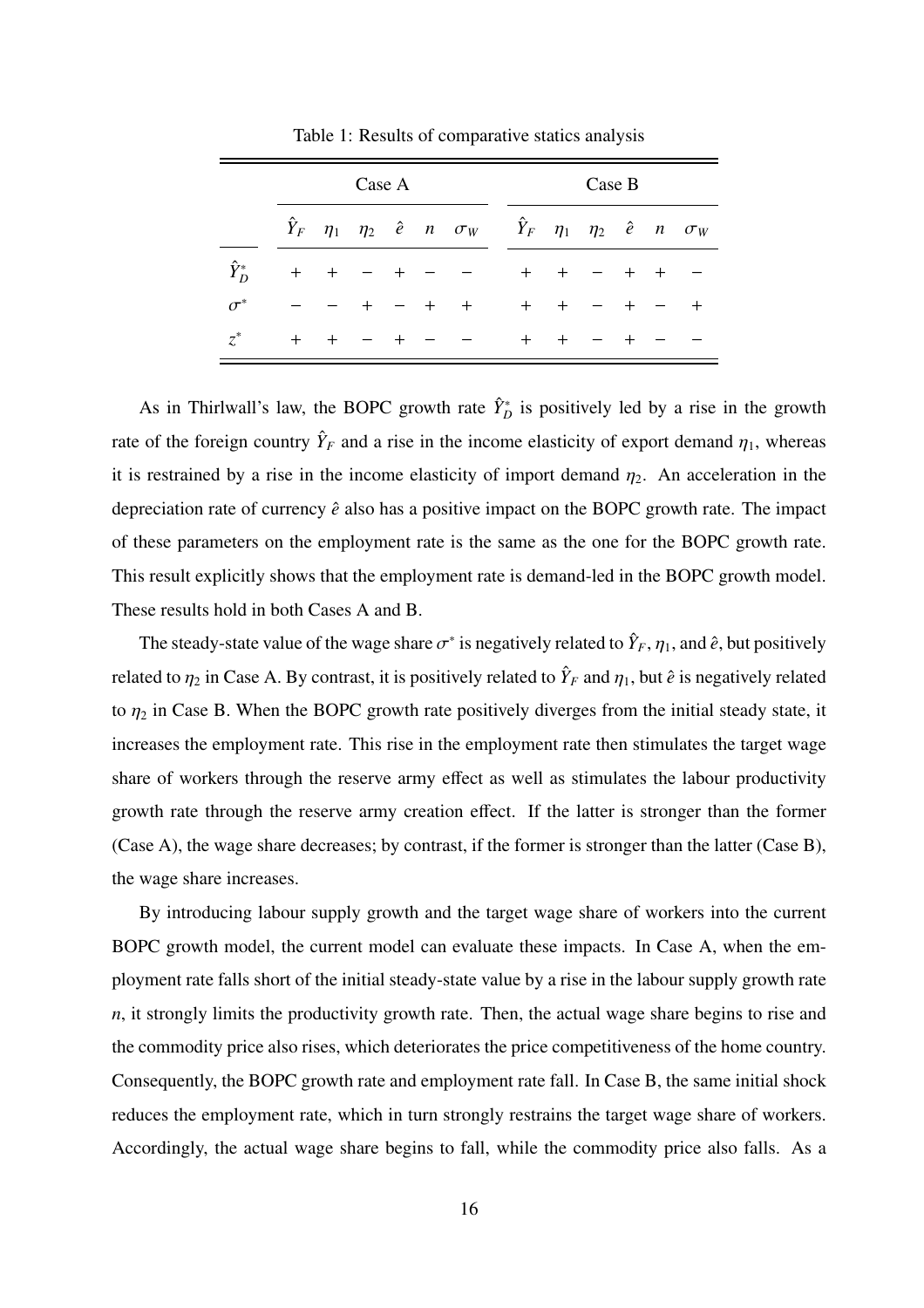result, price competitiveness improves, which increases the BOPC growth rate and employment rate.

The impact of an autonomous rise in the target wage shares of workers  $\sigma_W$  decreases the BOPC growth rate and employment rate, while it raises the equilibrium wage share in both cases. A rise in workers' target share provides strong momentum to the dynamics of the wage share, which increases this value at the new steady state. At the same time, a rise in this share directly deteriorates price competitiveness and restrains net export growth. Because of the decrease in net export growth, the BOPC growth rate is lower than before. Consequently, the employment rate also decreases.

## **6 Conclusion**

This paper presented a dynamic BOPC growth model incorporating a conflictive wage/price distribution and the endogenous determination of the labour productivity growth and employment rates. Most BOPC growth models have exclusively focused on the stable equilibrium path, assuming away the causes and consequences of relative prices. However, the commodity price in the home country may change through the bargaining process for the income distribution, change in labour productivity growth, and accordingly the employment rate. In addition, the adjustment process of the trade disequilibria in reality is not as immediate as the conventional model supposes. Therefore, interactions among the BOPC growth rate, income distribution, and employment rate may have a lasting effect on each other. By incorporating these ideas into the BOPC growth model, the current study revealed the potentially unstable properties of this model.

If one ignores the role of relative prices by assuming PPP or assuming away the Marshall– Lerner condition, the BOPC growth rate follows Thirlwall's law in a stable manner. By contrast, when a change in relative prices has a substantial impact on the trade balance, the steady state may become unstable in certain conditions. First, if the reserve army creation effect works stronger than the reserve army effect augmented by workers' bargaining power, when the income elasticity of import demand is low, the economy undergoes unstable dynamics. Although the lower income elasticity of imports has been considered to be one of the sources of higher BOPC growth, it is also a source of instability. Second, when the reserve army effect works stronger than the reserve army creation effect, if the income elasticity of import demand is low and the speed of the growth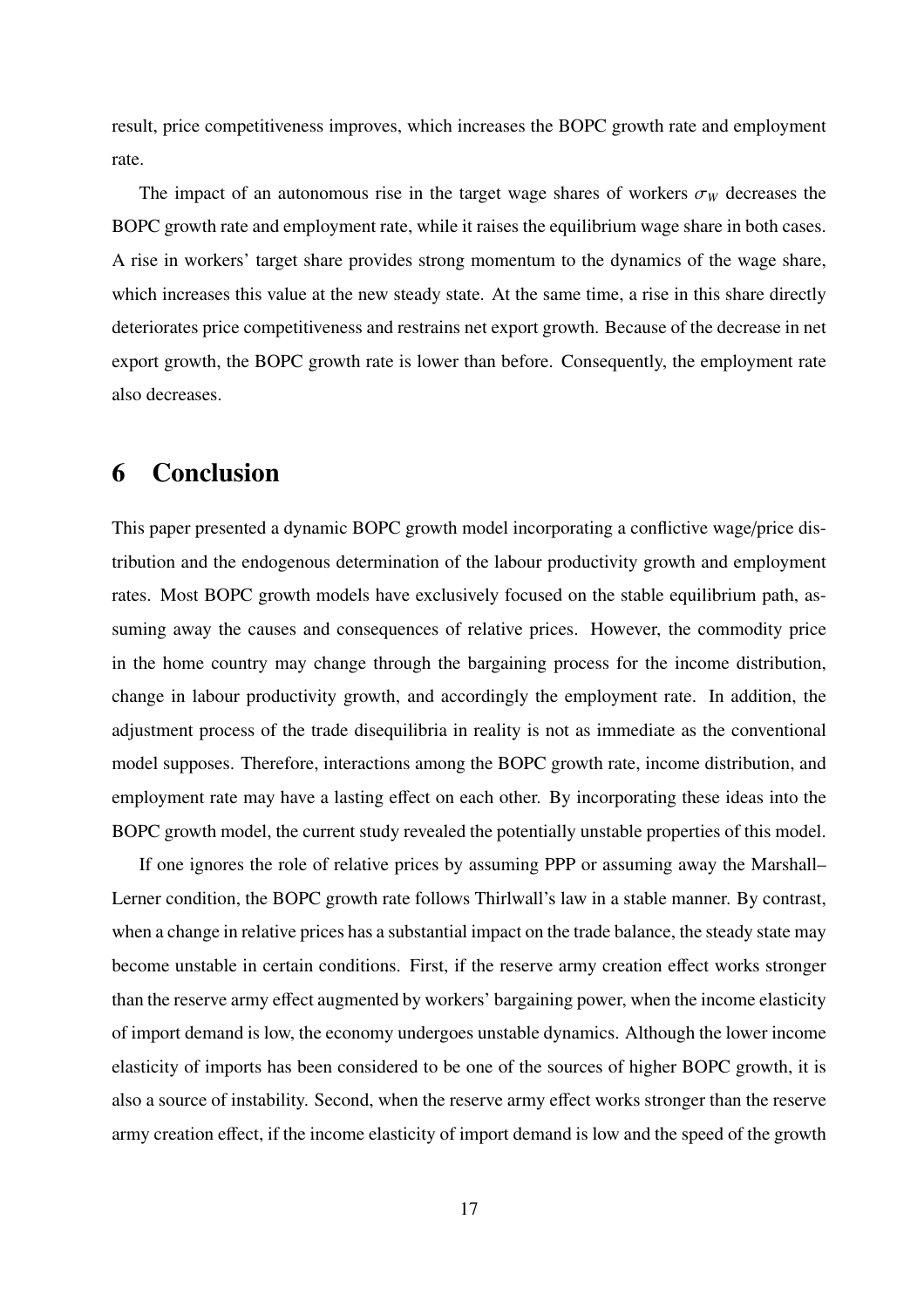rate adjustment for the disequilibria in the balance of payments lies within a certain range, then limit cycles may occur. Thus, the lower income elasticity of imports is a source of cyclical BOPC growth as well. Section 4 confirms this phenomenon by using a numerical simulation. The anticlockwise cycles of the growth rate and employment rate for the wage share, which some empirical research has also shown for the US economy, can be observed in the current BOPC growth model.

This study also conducted a comparative statics analysis. A rise in the foreign growth rate and income elasticity of exports as well as the depreciation of the exchange rate or fall in that of imports raise the BOPC growth rate and employment rate. However, these impacts on the wage share differ according to the relative strength of the reserve army effect and reserve army creation effect. By introducing the labour supply growth rate and endogenizing the wage share, it was also revealed that rises in the labour supply growth rate and workers' target wage share also decrease the BOPC growth rate and employment rate in both cases. As for their impacts on the wage share, the impact of a rise in the labour supply growth rate differs from case to case, whereas an autonomous rise in workers' target wage share necessarily increases the wage share in both cases.

The conventional BOPC growth model arrives in most cases at Thirlwall's law, in which the BOPC growth rate remains constant. This law is independent of the income distribution and employment. By contrast, the extension in this study reveals the causes and consequences of the employment and income distribution dynamics within the BOPC growth framework. Once we introduce into the model the core of post-Keynesian economics, namely that the income distribution matters and the employment rate is led by effective demand, substantial implications ensue.

## **Appendix A: Local stability of the steady state**

To prove Propositions 1, 2, and 3, let us state a preliminary argument. The characteristic equation that corresponds to the Jacobian matrix *J* is given as

$$
\lambda^3 + a_1 \lambda^2 + a_2 \lambda + a_3 = 0,
$$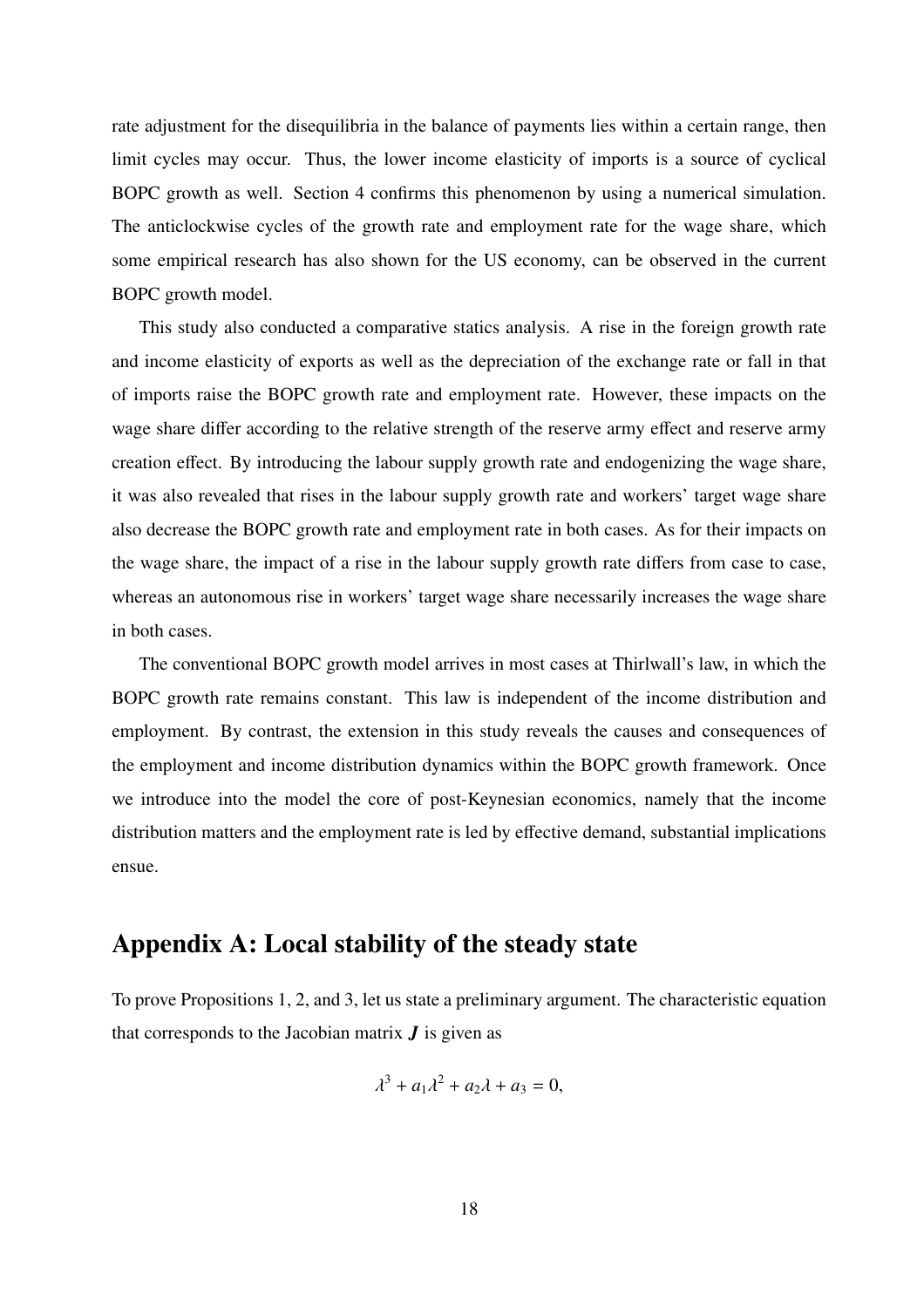where  $\lambda$  denotes a characteristic root. Coefficients  $a_1, a_2$ , and  $a_3$  are given by

$$
a_1 = -\text{tr}\mathbf{J} = -(j_{11} + j_{22} + j_{33}),
$$
  
\n
$$
a_2 = \begin{vmatrix} j_{11} & j_{12} \\ 0 & j_{22} \end{vmatrix} + \begin{vmatrix} j_{22} & j_{23} \\ 0 & j_{33} \end{vmatrix} + \begin{vmatrix} j_{11} & 0 \\ j_{31} & j_{33} \end{vmatrix} = j_{11}j_{22} + j_{22}j_{33} + j_{11}j_{33},
$$
  
\n
$$
a_3 = -\det \mathbf{J} = -(j_{11}j_{22}j_{33} + j_{12}j_{23}j_{31}),
$$

where tr  $J$  denotes the trace of  $J$ ,  $a_2$  is the sum of the principal minors' determinants, and  $a_3$  = det *J* is the determinant of *J*.

The necessary and sufficient condition for local stability is that all the characteristic roots of the Jacobian matrix have negative real parts, which, from the Routh–Hurwitz condition, is equivalent to

$$
a_1 > 0
$$
,  $a_2 > 0$ ,  $a_3 > 0$ ,  $a_1 a_2 - a_3 > 0$ .

I investigate whether these conditions are satisfied. The current model has the property that the coefficients of the characteristic equation are linear functions of the adjustment speed  $\phi$  for the disequilibrium in the balance of payments. These coefficients are

$$
a_1 \equiv \Delta_1 \phi + \Delta_2,
$$
  
\n
$$
a_2 \equiv \Delta_3 \phi + \Delta_4,
$$
  
\n
$$
a_3 \equiv \Delta_5 \phi,
$$
  
\n
$$
a_1 a_2 - a_3 \equiv f(\phi) = (\Delta_1 \Delta_3) \phi^2 + (\Delta_1 \Delta_4 + \Delta_2 \Delta_3 - \Delta_5) \phi + \Delta_2 \Delta_4,
$$

where  $\Delta_1$  to  $\Delta_5$  and their signs are as follows:

$$
\Delta_1 \equiv \eta_2 > 0,
$$
  
\n
$$
\Delta_2 \equiv \sigma^* + z^* g'_q(z^*) > 0,
$$
  
\n
$$
\Delta_3 \equiv \eta_2(\sigma^* + z^* g'_q(z^*)) > 0,
$$
  
\n
$$
\Delta_4 \equiv \sigma^* z^* g'_q(z^*) > 0,
$$
  
\n
$$
\Delta_5 \equiv \sigma^* z^* (\eta_2 g'_q(z^*) - \epsilon \beta \Theta) \ge 0.
$$

Since the signs of  $\Delta_1, \Delta_2, \Delta_3$ , and  $\Delta_4$  are uniquely positive,  $a_1 > 0$  and  $a_2 > 0$  are satisfied for positive values of  $\phi$ . In addition,  $f(\phi)$  is a convex downwards and its intercept is positive. The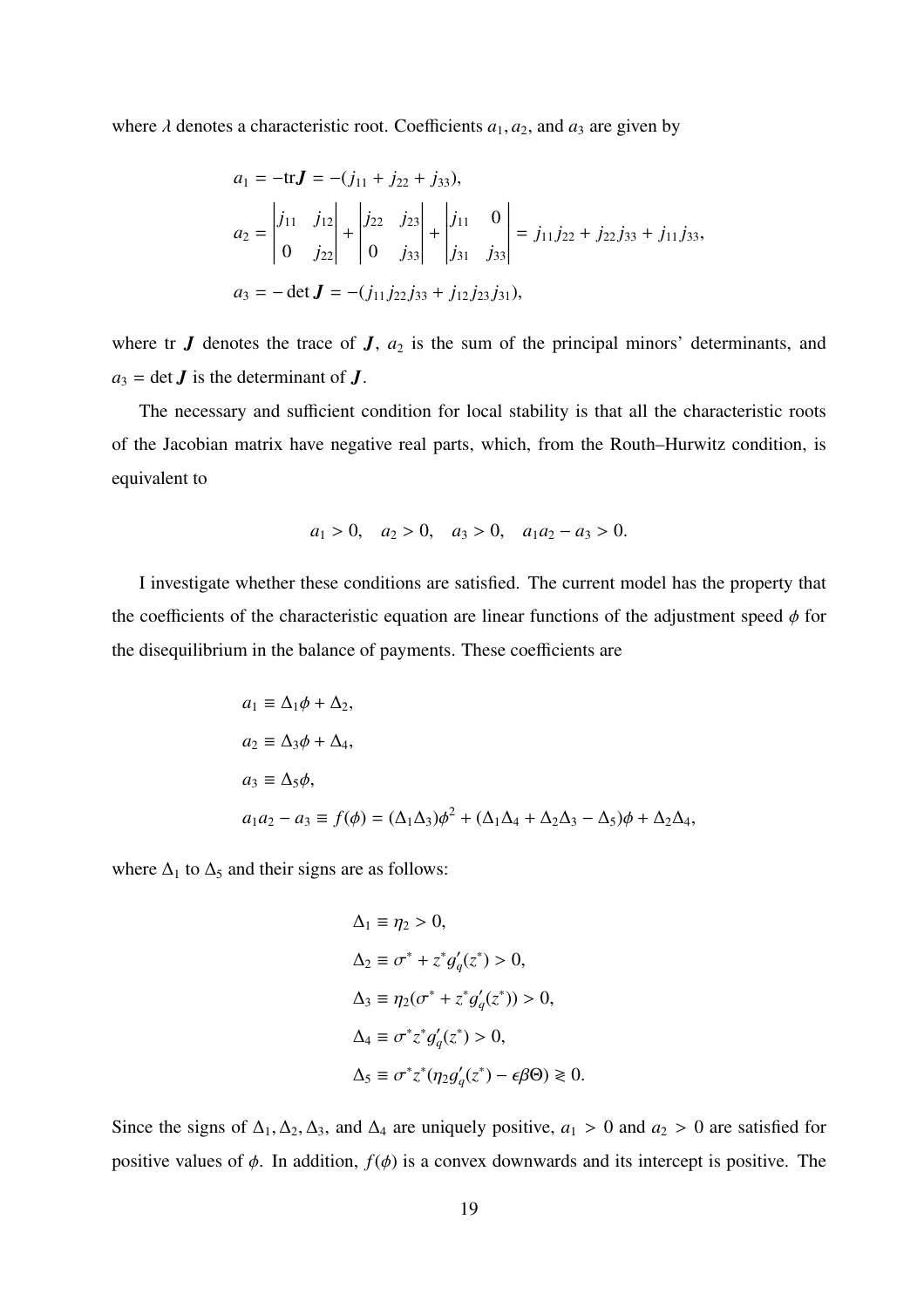axis of this is given by

$$
\bar{\phi} = \frac{-(\Delta_1 \Delta_4 + \Delta_2 \Delta_3 - \Delta_5)}{2\Delta_1 \Delta_3},
$$

where the denominator is positive. When the interception of  $f(\phi)$  is positive, as long as its axis is located in  $\phi < 0$ ,  $f(\phi) > 0$  is necessarily satisfied for  $\phi > 0$ , and the sign of  $a_1 a_2 - a_3$  is also positive. However, when the value of  $\Delta_5$  is positive and large, the axis of the function on the graph may be located in  $\phi > 0$ , and the graph of the function may cross the horizontal axis in the positive domain.

Thus, the conditions  $a_3 > 0$  and  $a_1a_2 - a_3 > 0$  are concerned with the sign of  $\Delta_5$ . Therefore, it is necessary to check the stability conditions with these two terms altogether.

*Proof of Proposition 1.* As proven above,  $a_1 > 0$  and  $a_2 > 0$  are always satisfied. When the reserve army creation effect is stronger (Case A),  $\Theta$  < 0. Then, let us focus on  $a_3$  and the coefficient of  $\Delta_1\Delta_4 + \Delta_2\Delta_3 - \Delta_5$  that determines the axis of parabola  $f(\phi)$ . By expanding this coefficient, I have

$$
\Delta_1\Delta_4 + \Delta_2\Delta_3 - \Delta_5 = \eta_2(\sigma^* + z^*g_q'(z^*))^2 + z^*\sigma^*\beta\epsilon\Theta,
$$

where  $\Theta$  is negative and  $\epsilon$  is also negative from the Marshall–Lerner condition. Hence,  $f(\phi) > 0$ is always satisfied for  $\phi > 0$ , meaning  $a_1 a_2 - a_3 > 0$ .

On the contrary,  $a_3$  is

$$
a_3 = \sigma^* z^* (\eta_2 g_q'(z^*) - \epsilon \beta \Theta) \phi,
$$

in which both  $\Theta$  and  $\epsilon$  are negative from the strong reserve army creation effect and Marshall– Lerner condition, respectively. For  $a_3$  to be positive, I need

$$
\eta_2 > \frac{\epsilon \beta \Theta}{g_q'(z^*)},
$$

meaning that if  $\eta_2$  is sufficiently large, it ensures  $a_3 > 0$ , and that if  $\eta_2$  is sufficiently small, it does not ensure  $a_3 > 0$ . Therefore, as long as  $\eta_2$  is sufficiently large (small), the necessary and sufficient conditions for local stability are all satisfied (not satisfied).

*Proof of Proposition 2.* In the case of a stronger reserve army effect augmented by workers' bargaining power, I have  $\Theta > 0$ . In addition to  $a_1 > 0$  and  $a_2 > 0$ , it is always satisfied that

$$
a_3 = \sigma^* z^* (\eta_2 g_q'(z^*) - \epsilon \beta \Theta) \phi > 0,
$$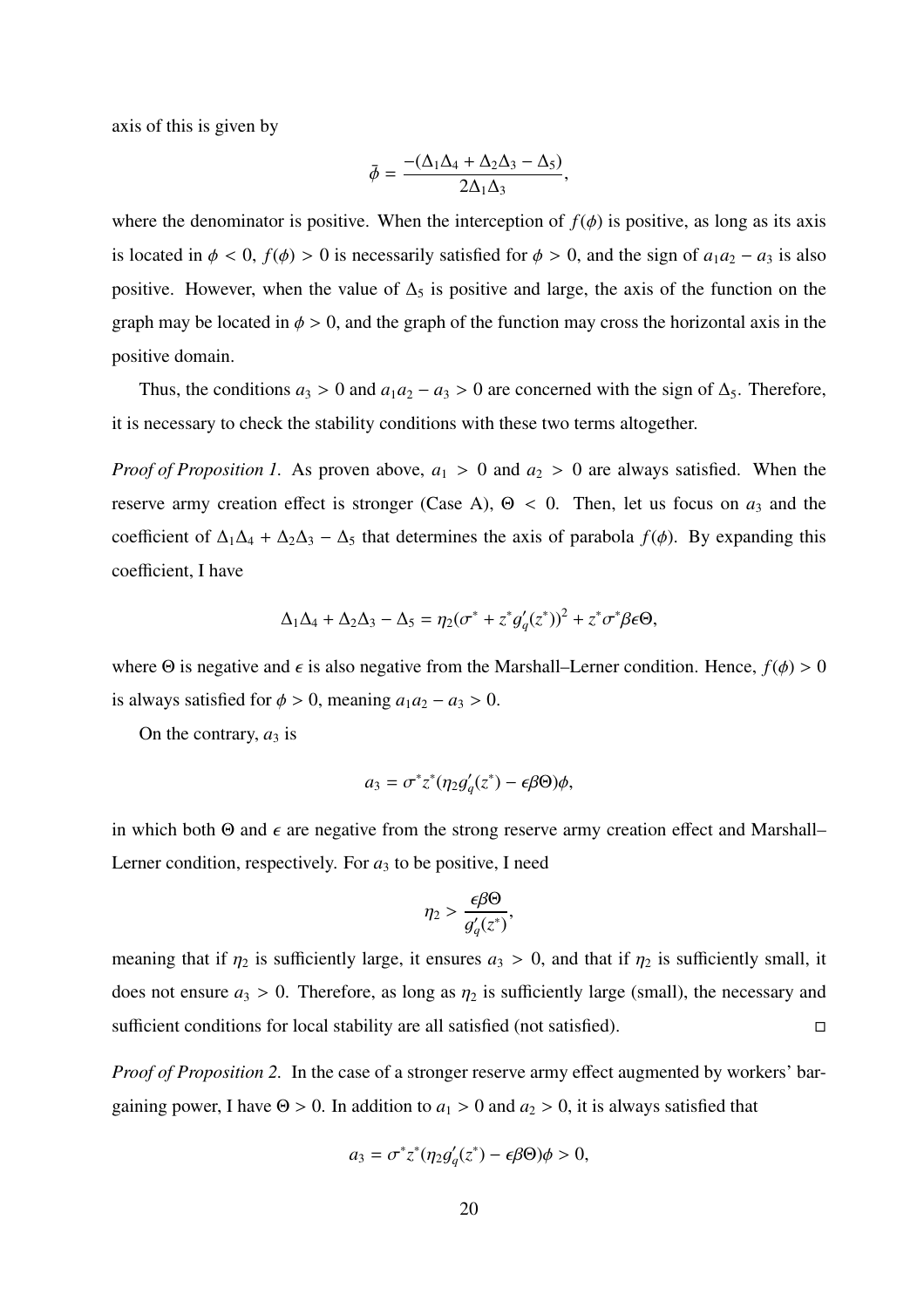where  $\Theta$  is negative and  $\epsilon$  is negative from the Marshall–Lerner condition.

On the contrary, a coefficient of  $f(\phi)$  that determines the position of the axis of the parabola is

$$
\Delta_1 \Delta_4 + \Delta_2 \Delta_3 - \Delta_5 = \eta_2 (\sigma^* + z^* g_q'(z^*))^2 + z^* \sigma^* \beta \epsilon \Theta.
$$

If the following inequality is satisfied

$$
\eta_2(\sigma^*+z^*g'_q(z^*))^2 < -z^*\sigma^*\beta\epsilon\Theta,
$$

then the axis of parabola  $\bar{\phi}$  comes to  $\phi > 0$ . This is true when the income elasticity of import demand  $\eta_2$  is small, while the Marshall–Lerner condition works strongly (i.e. a large absolute value of  $\epsilon$ ). In this case, the discriminant of  $f(\phi) = 0$  is positive, and the equation  $f(\phi)$  has two positive real roots, on which the sign of  $f(\phi)$  alternates. That is, for  $\phi \in (0, \phi_1)$ ,  $a_1 > 0$ ,  $a_2 > 0$ , *a*<sub>3</sub> > 0, and *a*<sub>1</sub>*a*<sub>2</sub> − *a*<sub>3</sub> > 0 are all satisfied; for  $\phi \in (\phi_1, \phi_2)$ , *a*<sub>1</sub> > 0, *a*<sub>2</sub> > 0, *a*<sub>3</sub> > 0 are satisfied, but *a*1*a*<sup>2</sup> − *a*<sup>3</sup> < 0; for ϕ > ϕ2, *a*<sup>1</sup> > 0, *a*<sup>2</sup> > 0, *a*<sup>3</sup> > 0, and *a*1*a*<sup>2</sup> − *a*<sup>3</sup> > 0 are all satisfied again.

Therefore, the limit cycle occurs by the Hopf bifurcation at  $\phi = \phi_1$  and  $\phi = \phi_2$ . Indeed, at  $\phi = \phi_1$  and  $\phi = \phi_2$ , I get

$$
a_1 > 0
$$
,  $a_2 > 0$ ,  $a_3 > 0$ ,  $\left. \frac{\partial (a_1 a_2 - a_3)}{\partial \phi} \right|_{\phi = \phi_1 \text{ or } \phi_2} \neq 0$ 

which means that all the conditions for the Hopf bifurcation are satisfied.

*Proof of Proposition 3.* Again,  $a_1 > 0$  and  $a_2 > 0$  are always satisfied. Let us first impose  $\epsilon = 0$ in the dynamic system. Then, I obtain  $a_3 \equiv \sigma^* z^* \eta_2 g'_a$  $q'(z^*)\phi > 0$ . In addition,  $\Delta_1\Delta_4 + \Delta_2\Delta_3 - \Delta_5$ determining the position of parabola  $f(\phi)$  is

$$
\Delta_1 \Delta_4 + \Delta_2 \Delta_3 - \Delta_5 = \eta_2 (\sigma^* + z^* g_q' (z^*))^2 > 0.
$$

Therefore, the axis of this parabola is always located in  $\phi < 0$  in this case. Hence,  $a_1 a_2 - a_3 > 0$ is necessarily satisfied for  $\phi > 0$ .

Second, let us consider the case in which the reserve army effect and reserve army creation effect offset each other and  $\Theta = 0$ . Since the rate of change in the commodity price at the steady state is  $\hat{p}^* = \beta[(1-\beta)\sigma_w(z^*) - g_q(z^*)]$ , if these effects offset each other, the impact on the rate of change in the commodity price is neutral. In this case, it is satisfied that  $a_3 \equiv \sigma^* z^* \eta_2 g'_i$  $'_{q}(z^{*})\phi > 0.$ In addition,  $\Delta_1\Delta_4 + \Delta_2\Delta_3 - \Delta_5$  that determines the position of parabola  $f(\phi)$  is

$$
\Delta_1 \Delta_4 + \Delta_2 \Delta_3 - \Delta_5 = \eta_2 (\sigma^* + z^* g_q' (z^*))^2 > 0.
$$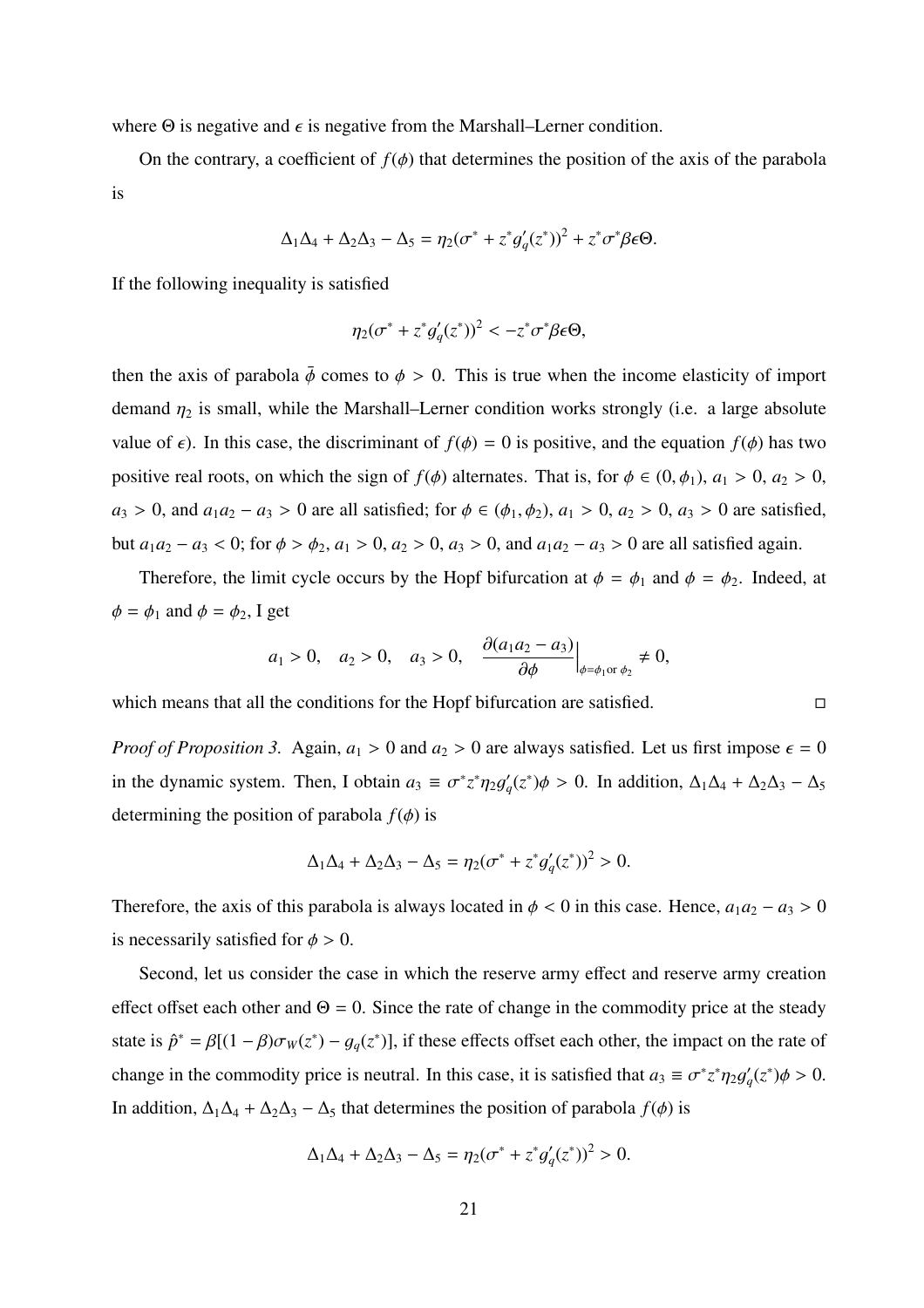Therefore, the axis of this parabola is always located in  $\phi < 0$  in this case, too. Similar to the first case,  $a_1a_2 - a_3 > 0$  is necessarily satisfied for  $\phi > 0$ .

## **Appendix B: Comparative Statics Analysis**

The steady-state values of the BOPC growth rate, wage share, and employment rate satisfy equations (15), (16), and (17). The comparative statics analysis is conducted in the stable case. When the equilibrium of the system is locally stable, the determinant of the Jacobian matrix is negative. Therefore, the sign of the following value

$$
\Lambda \equiv \eta_2 g'_q(z^*) - \epsilon \beta \Theta
$$

used in the comparative statics analysis is positive. Then, the impact of a change in the following parameters on the steady-state values is as follows:

• The impact of a change in the growth rate of the foreign country

$$
\frac{d\hat{Y}_D^*}{d\hat{Y}_F} = \Lambda \eta_1 g'_q(z^*) > 0,
$$
  

$$
\frac{d\sigma^*}{d\hat{Y}_F} = \Lambda \eta_1 \Theta \ge 0,
$$
  

$$
\frac{dz^*}{d\hat{Y}_F} = \Lambda \eta_1 > 0.
$$

In Case A where  $\Theta < 0$ , I obtain  $d\sigma^* / d\hat{Y}_F < 0$ , while in Case B where  $\Theta > 0$ , I obtain  $d\sigma^*/d\hat{Y}_F > 0.$ 

• The impact of a change in the income elasticity of exports  $(\eta_1)$ 

$$
\frac{d\hat{Y}_{D}^{*}}{d\eta_{1}} = \Lambda \hat{Y}_{F} g'_{q}(z^{*}) > 0,
$$

$$
\frac{d\sigma^{*}}{d\eta_{1}} = \Lambda \hat{Y}_{F} \Theta \ge 0,
$$

$$
\frac{dz^{*}}{d\eta_{1}} = \Lambda \hat{Y}_{F} > 0.
$$

In Case A where  $\Theta < 0$ , I obtain  $d\sigma^* / d\eta_1 < 0$ , while in Case B where  $\Theta > 0$ , I obtain  $d\sigma^*/d\eta_1 > 0.$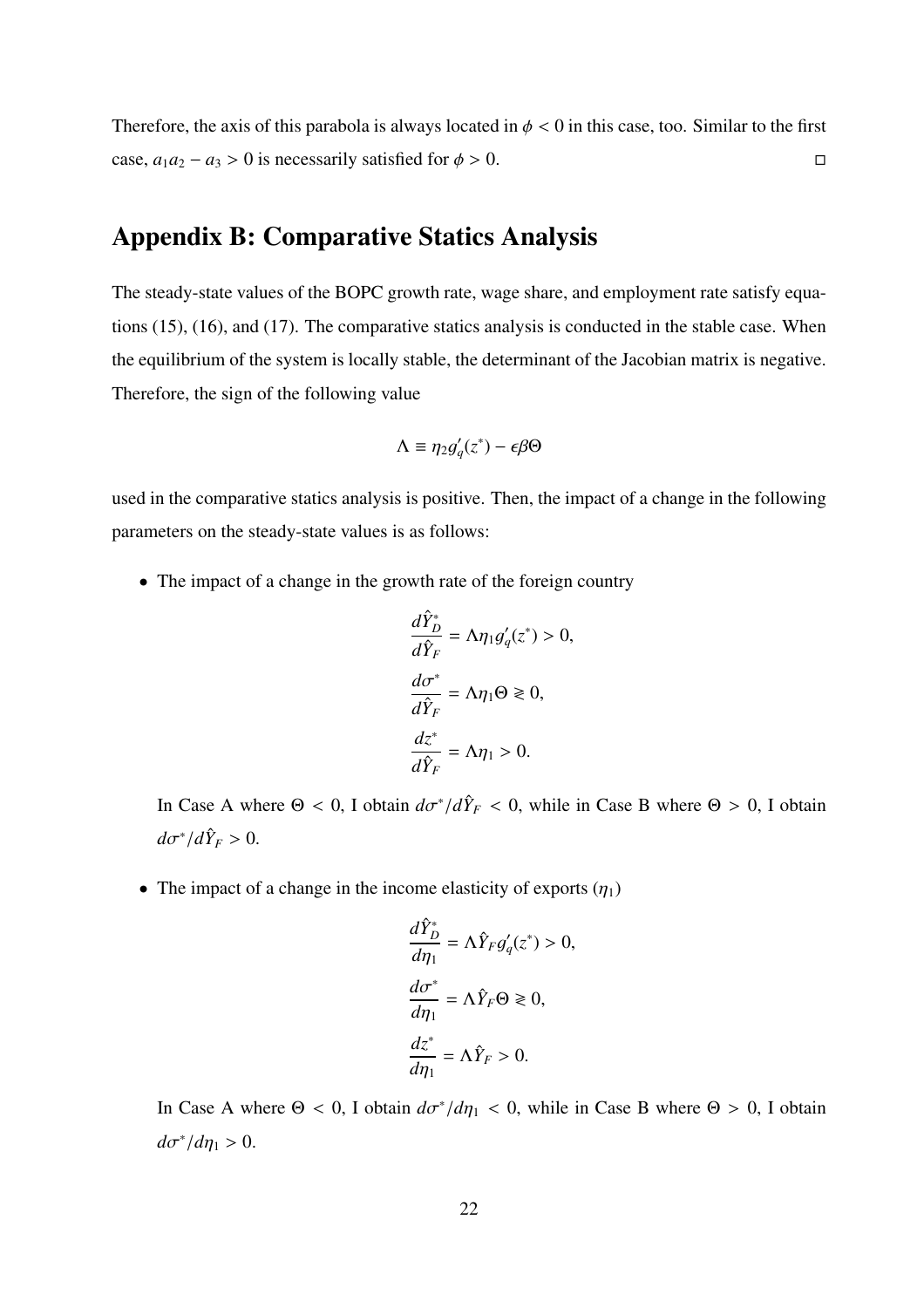• The impact of a change in the income elasticity of imports  $(\eta_2)$ 

$$
\frac{d\hat{Y}_{D}^{*}}{d\eta_{2}} = -\Lambda \hat{Y}_{D}^{*}g_{q}'(z^{*}) < 0,
$$

$$
\frac{d\sigma^{*}}{d\eta_{2}} = -\Lambda \hat{Y}_{D}^{*}\Theta \ge 0,
$$

$$
\frac{dz^{*}}{d\eta_{2}} = -\Lambda \hat{Y}_{D}^{*} < 0.
$$

In Case A where  $\Theta < 0$ , I obtain  $d\sigma^* / d\eta_2 > 0$ , while in Case B where  $\Theta > 0$ , I obtain  $d\sigma^*/d\eta_2 < 0.$ 

• The impact of a change in the nominal exchange rate  $(\hat{e})$ 

$$
\frac{d\hat{Y}_D^*}{d\hat{e}} = -\Lambda \epsilon g'_q(z^*) > 0,
$$
  

$$
\frac{d\sigma^*}{d\hat{e}} = -\Lambda \epsilon \Theta \ge 0,
$$
  

$$
\frac{dz^*}{d\hat{e}} = -\Lambda \epsilon > 0.
$$

In Case A where  $\Theta < 0$ , I obtain  $d\sigma^* / d\hat{e} < 0$ , while in Case B where  $\Theta > 0$ , I obtain *d*σ ∗ /*de*ˆ > 0.

• The impact of a change in the labour supply growth rate (*n*)

$$
\frac{d\hat{Y}_D^*}{dn} = -\Lambda \epsilon \beta \Theta \ge 0,
$$
  

$$
\frac{d\sigma^*}{dn} = -\Lambda \eta_2 \Theta \ge 0,
$$
  

$$
\frac{dz^*}{dn} = -\Lambda \eta_2 < 0.
$$

In Case A where  $\Theta < 0$ , I obtain  $\frac{d\hat{Y}_{D}^{*}}{dn} < 0$  and  $\frac{d\sigma^{*}}{dn} > 0$ , while in Case B where  $\Theta > 0$ , I obtain  $\frac{d\hat{Y}_D^*}{dn} > 0$  and  $\frac{d\sigma^*}{dn} < 0$ .

• The impact of an autonomous change in workers' target wage share  $(\sigma_W)$ 

$$
\frac{d\hat{Y}_D^*}{d\sigma_W} = \Lambda \epsilon g'_q(z^*) \beta (1 - \beta) \sigma'_w(z^*) < 0,
$$
  
\n
$$
\frac{d\sigma^*}{d\sigma_W} = \Lambda \eta_2 (1 - \beta) \sigma'_w(z^*) g'_q(z^*) > 0,
$$
  
\n
$$
\frac{dz^*}{d\sigma_W} = \Lambda \epsilon \beta (1 - \beta) \sigma'_w(z^*) < 0.
$$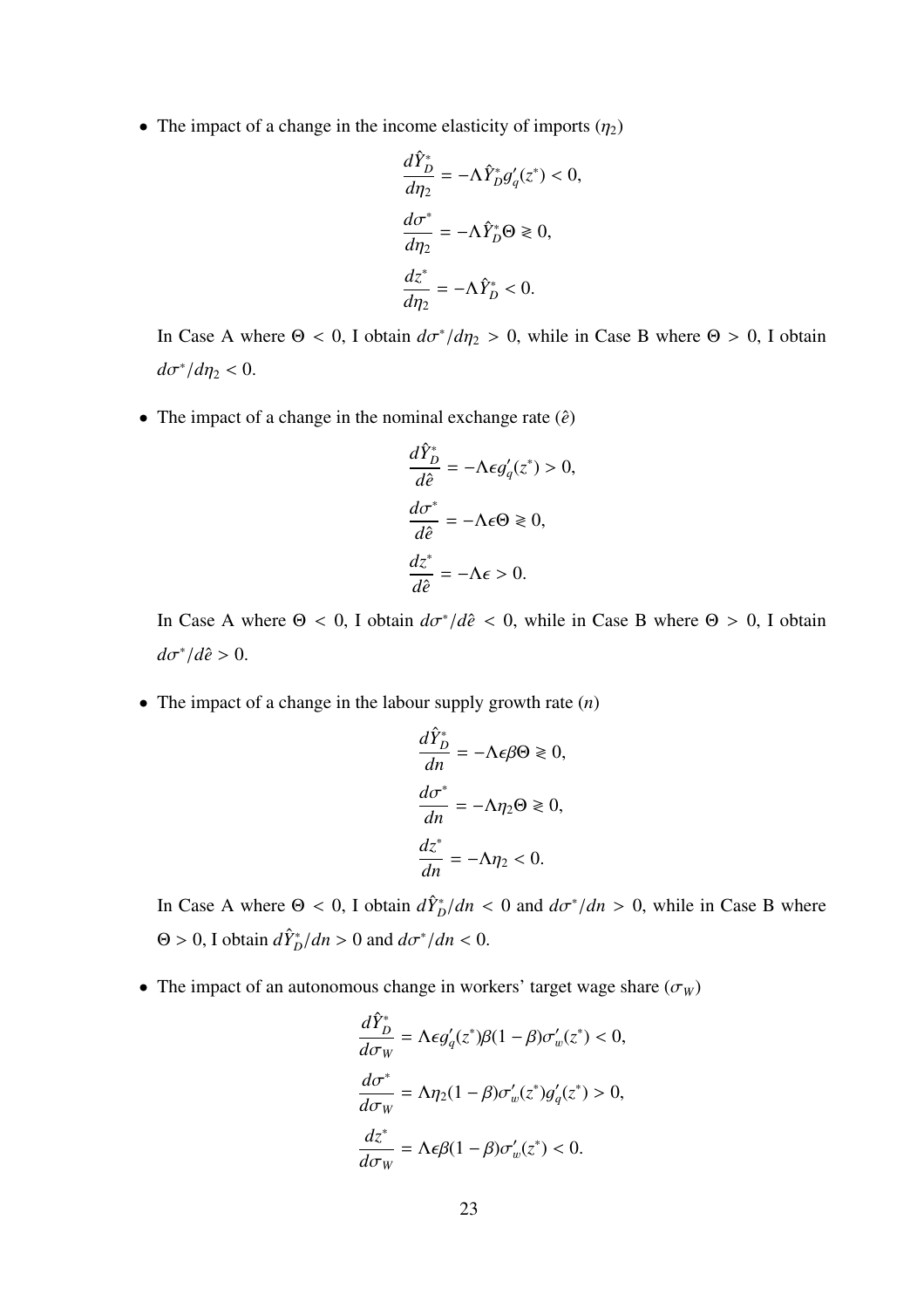## **References**

- Alleyne, D. and A. Francis (2008): 'Balance of Payments-Constrained Growth in Developping Countries: A Theoretical Perspective', *Metroeconomica*, **59** (2), pp. 189-202.
- Araujo, R. A. (2013): 'Cumulative Causation in a Structural Economic Dynamic Approach to Economic Growth and Uneven Development', *Structural Change and Economic Dynamics*, **24**, pp. 130-140, March.
- Araujo, R. A., F. J. Missio and G. F. Jayme Jr. (2013): 'An Extended Structural Economic Dynamics Approach to Balance-of-payments Constrained Growth: Level of the Real Exchange Rate and Endogenous Elasticities', *Textos para Discussao Cedeplar-UFMG* (499).
- Araujo, R. A. and G. T. Lima (2007): 'A Structural Economic Dynamics Approach to Balanceof-Payments-Constrained Growth', *Cambridge Journal of Economics*, **31** (5), pp. 755-774.
- Bagnai, A., A. Arsène and T. A. Tran (2012): 'Generalized Balance of Payments Constrained Growth and South-South Trade in Sub-Saharan Africa', pp. 113-143. in Soukiazis and Cerqueira (2012).
- Bahmani-Oskoee, M. (1995): 'Real and Nominal Effective Exchange Rates for 22 LDCs: 1971:1-1990:4', *Applied Economics*, **27** (7), pp. 591-604.
- Barbosa-Filho, N. (2001): 'The Balance-of-payments Constraint: From Balanced Trade to Sustainable Debt', *BNL QUarterly Review*, **54** (219), pp. 381-400.
- Barbosa-Filho, N. and L. Taylor (2006): 'Distributive and Demand Cycles in the US Economy: A Structuralist Goodwin Model', *Metroeconomica*, **57** (3), pp. 389-411.
- Bhaduri, A. (2006): 'Endogenous Economic Growth: A New Approach', *Cambridge Journal of Economics*, **30** (1), pp. 69-83.
- Blecker, R. A. (1998): 'International Competitiveness, Relative Wages, and the Balance-of-Payments Constraint', *Journal of Post Keynesian Economics*, **20** (4), pp. 495-526.
- Carlin, W. and D. Soskice (2015): *Macroeconomics: Institutions, Instability, and the Financial System*, Oxford: Oxford University Press.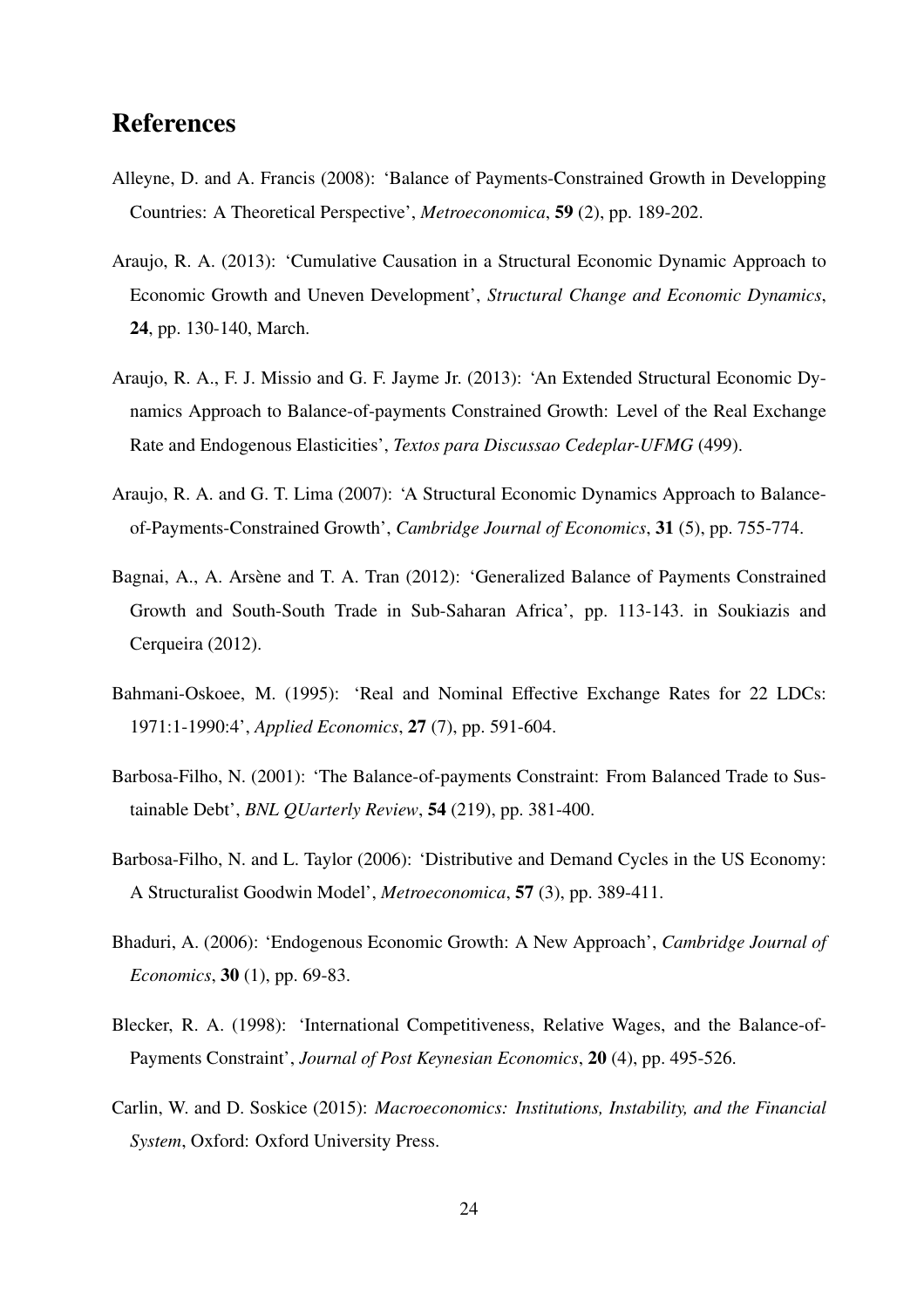- Dávila-Fernández, M.J. and G.A. Libaino (2016): 'Goodwin Cycles and the BoPC growth Paradigm: A Macroeconomic Model of Growth and Fluctuations', *EconomiA*, **17** (3), pp. 329-339.
- Dutt, A. K. (2006): 'Aggregate Demand, Aggregate Supply and Economic Growth', *International Review of Applied Economics*, **20** (3), pp. 319-336.
- Feinstein, C. H. ed. (1967): *Socialism, Capitalism and Economic Growth: Essays Presented to Maurice Dobb*: Cambridge University Press.
- Garcimartin, C., V. Kvedaras and L. Rivas (2016): 'Business Cycles in a Balance-of-payments Contrained Growth Framework', *Economic Modelling*, **57**, pp. 120-132.
- Goodwin, R. (1967): 'A Growth Cycle'. in Feinstein (1967).
- Kalecki, M. (1971): *Selected Essays on the Dynamics of the Capitalist Economy*, Cambridge: Cambridge University Press.
- Lavoie, M. (2014): *Post-Keynesian Economics: New Foundations*, Cheltenham: Edward Elgar.
- Leon-Ledesma, M. and P. Thirlwall (2002): 'The Endogeneity of the Natural Rate of Growth', *Cambridge Journal of Economics*, **26** (4), pp. 441-459.
- Moreno-Brid, J. C. (1998-99): 'On Capital Flows and the Balance-of-payments Constrained Growth Model', *Journal of Post Keynesian Economics*, **21** (2), pp. 283-298.
- (2003): 'Capital Flows, Interest Payments and The Balance of Payments Constrained Growth Model: A Theoretical and Empirical Analysis', *Metroeconomica*, **54** (2), pp. 346-365.
- Pugno, M. (1998): 'The Stability of Thirlwall's Model of Economic Growth and the Balance-ofpayments Contraint', *Journal of Post Keynesian Economics*, **20** (4), pp. 559-581.
- Rowthorn, R. (1977): 'Conflict, Inflation and Money', *Cambridge Journal of Economics*, **1** (3), pp. 215-239.
- Sasaki, H. (2013): 'Cyclical Growth in a Goodwin-Kalecki-Marx Model', *Journal of Economics*, **108** (2), pp. 145-171.